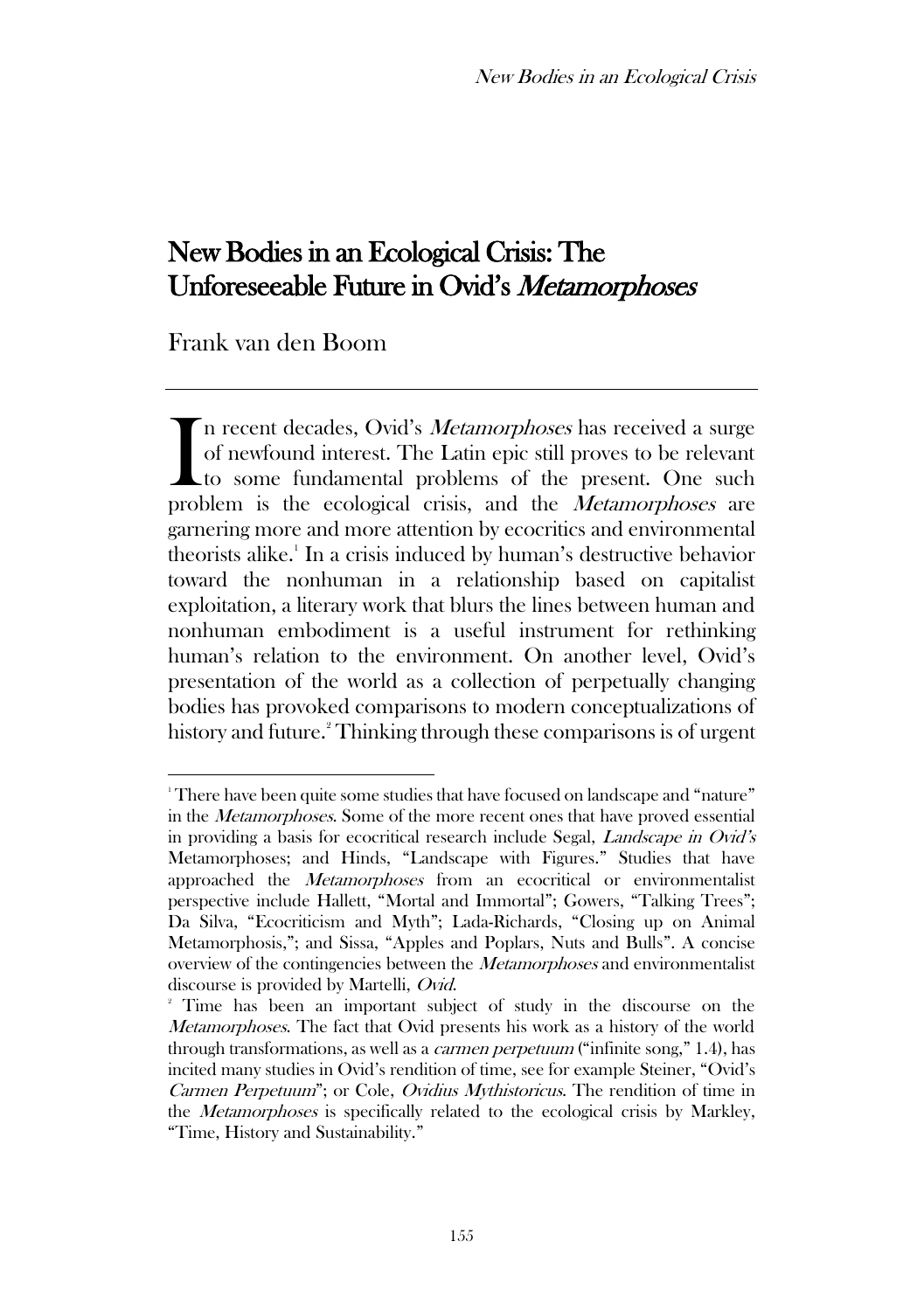importance in a time when the uncertain future of humanity looms ominously over our heads. Furthermore, in the various stories of Ovid's epic, metamorphosis often comes as a response to critical and violent situations, which can invite us to reconsider how we approach our own crises. With this in mind, Francesca Martelli writes, "the manifold ways in which the *Metamorphoses* answers to different areas of contemporary environmental discourse make this a text that speaks to some of the most pressing existential concerns of our own time." 3 I will propose here a line of interpretation that elucidates the work's contribution to a frame of mind conducive to a cogent and viable response to the ecological crisis.

In the plethora of stories which make up Ovid's epic, there is one space that appears frequently, figuring as the stage for many metamorphoses: the *locus amoenus*, or pleasant place. This space is characterized by woods, creeks, shadows, groves, pastures, springs and grottoes, which have informed many of the idyllic, pastoral landscapes that occur in classical literature.<sup>4</sup> The rhetorical function of the locus amoenus as the ideal location for composing poetry is often noted, and can be recognized in many classical poems.<sup>5</sup> Because the description of the locus amoenus is very formulaic, it is often treated as a literary device that highlights its own fabrication.<sup>6</sup> These spaces, presenting a high level of self-referentiality, lend themselves to being read meta-poetically: the constructed landscape reflects on its state of being constructed. In its performance of

 $3$  Martelli, *Ovid*, 36.

<sup>&</sup>lt;sup>4</sup> Most of the contemporary conceptions of the classical *locus amoenus* stem from Curtius, European Literature and the Latin Middle Ages, 195. For a more precise detailing of the constituents of the *locus amoenus* in the *Metamorphoses*, see Segal, Landscape in Ovid's Metamorphoses; or Bernstein, "Locus Amoenus and Locus Horridus in Ovid's Metamorphoses," 67-98. For a study on the locus amoenus in Roman poetry, which also includes a chapter on the Metamorphoses, see Newlands, "The Transformation of the 'Locus Amoenus' in Roman Poetry," 76-108.

<sup>&</sup>lt;sup>5</sup> Some exemplary poems for *loci amoeni* that display this function come from the pastoral genre: Theocritus' Idylls and Vergil's Eclogues are often taken as bywords for the locus amoenus. But the formulaic space appears in other poetic genres as well, such as epic (e.g. the meeting between Odysseus and Nausicaa in Homer's Odyssey, see Haller, "Landscape Description in Homer's Odyssey", 60) or elegy (e.g. Propertius 1.18, see. Grant, "Propertius 1.18," 48-54).

<sup>6</sup> Hinds, "Landscape with Figures," 122.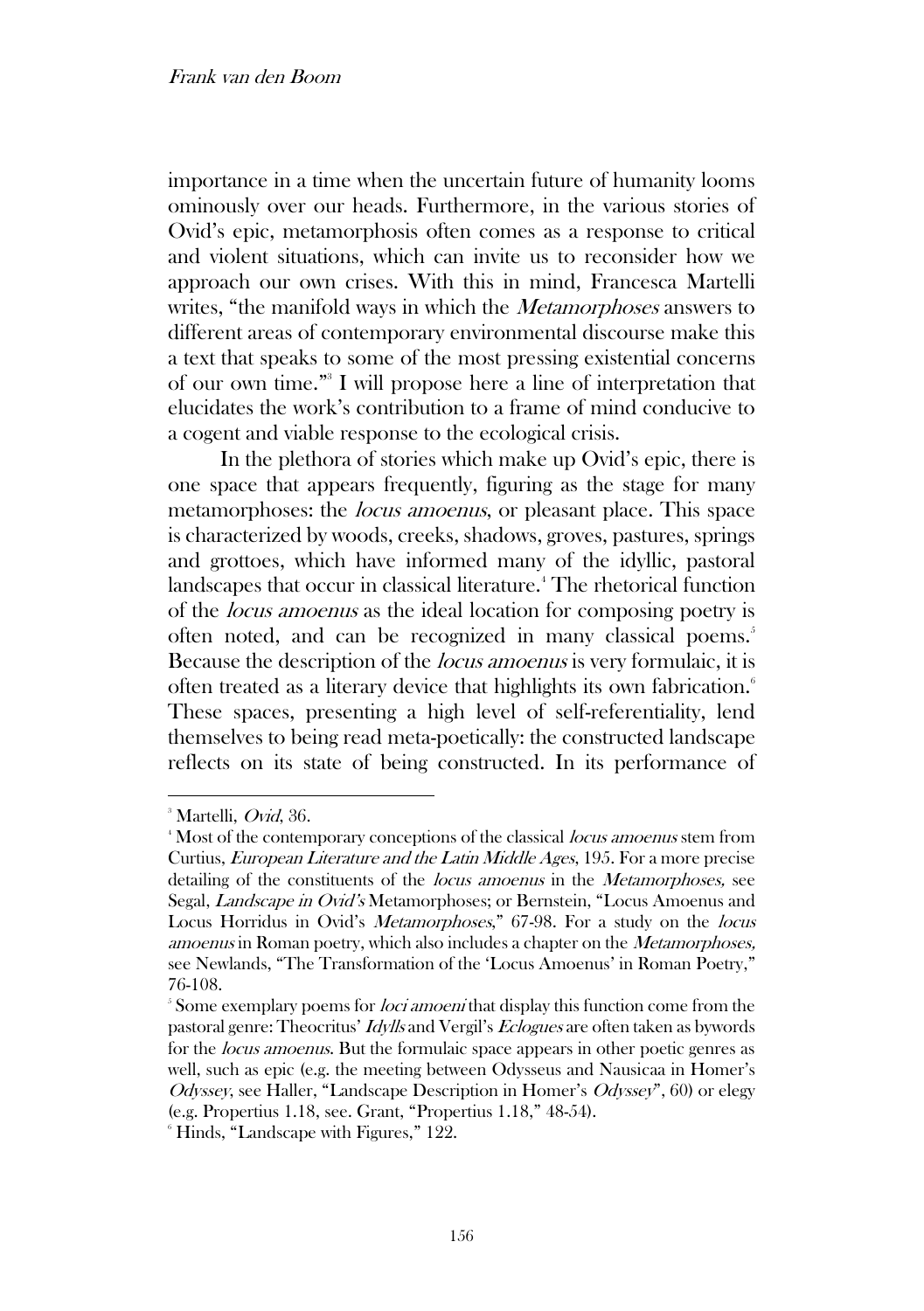"wilderness," the *locus amoenus* also demonstrates that "wilderness" itself — and by consequence the distinction between nature and culture — is a construct. Martelli makes a pertinent observation on the relevance of Ovid's loci amoeni in a time of ecological crisis:

[T]he "wilderness" understood by environmental discourse is likewise a highly cultural, artificial construction. Unsurprisingly, perhaps, it shares a number of features with the *locus amoenus*. Attending to the formulaic components of the locus amoenus allows us to map Ovid's wilderness discourse quite precisely onto that of modern environmental criticism<sup>7</sup>

The spatial configurations of the *locus amoenus* in Ovid's Metamorphoses, and the ways in which it demonstrates the artificiality of the opposition of culture and nature, can allow us to rethink the position of human in the ecological crisis.

The French philosopher and environmental theorist Bruno Latour has taken important steps toward undoing the binary oppositions which distinguish culture from nature and the human from the nonhuman. In the second lecture of his book Facing Gaia (2017), called "How not to (de-)animate nature," Latour discusses the concept of agency, arguing that it cannot be employed as a criterion by which to define the human body. Arguing against the exploitative relationship between human and nonhuman — a relationship which functions to deny the agency of nonhuman bodies — Latour shows that both human and nonhuman embodiments share a common repertory of agency. In place of a configuration in which human and nonhuman embodiments are dichotomized such that the former are attributed agency and the latter are not, Latour proposes that differences in embodiment are not constituted on the basis of a disparity in levels of agency, but rather constituted by the form of agency active in any particular embodiment.<sup>8</sup> Latour's

<sup>7</sup> Martelli, Ovid, 45.

<sup>&</sup>lt;sup>8</sup> Latour, *Facing Gaia*, 49-54.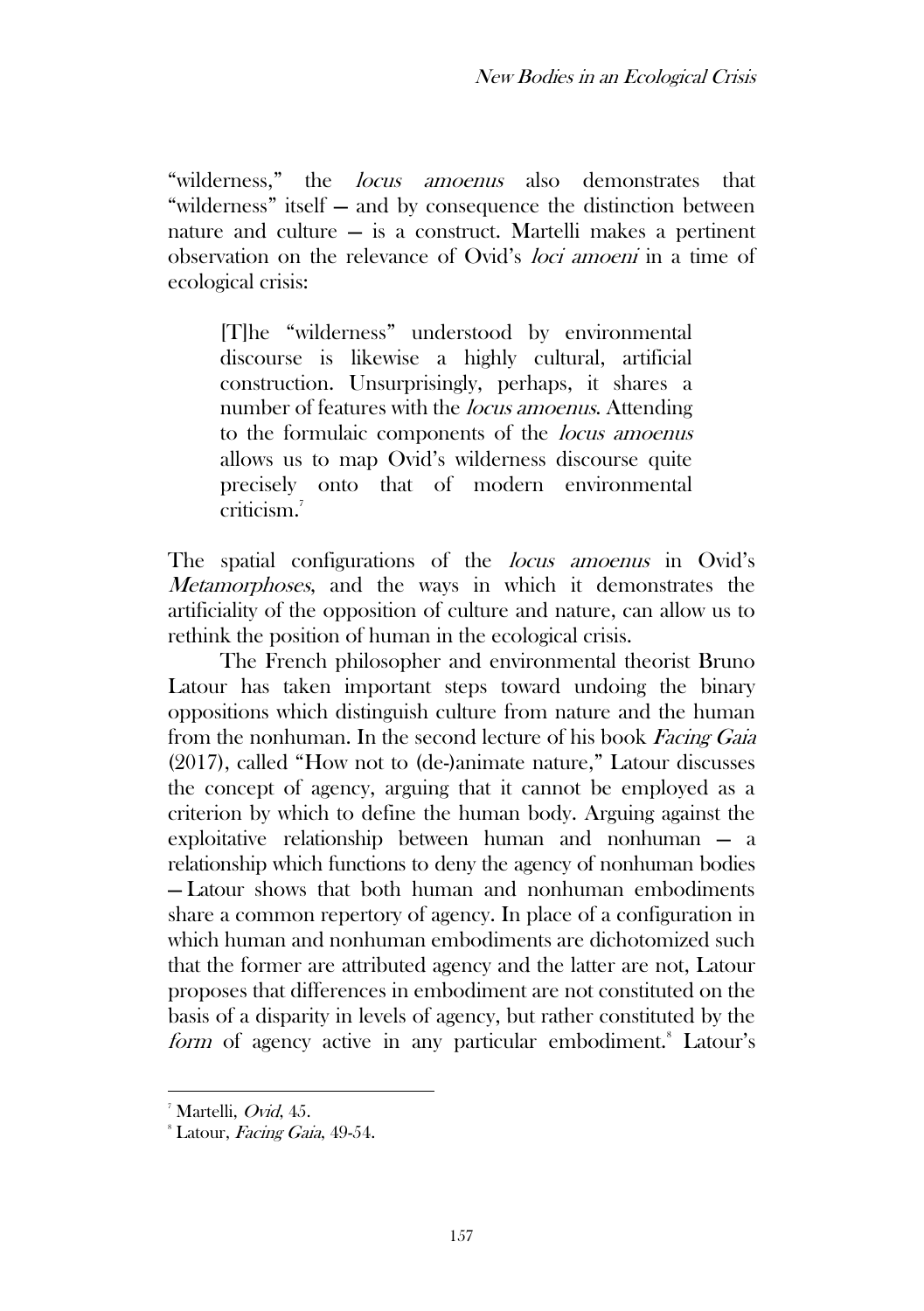proposal that human and nonhuman embodiments have different forms of agency opens up space for a spectrum of different embodiments that are to be defined on the basis of their interactions with each other.<sup>9</sup> Because these interactions vary by occasion, the definitions of bodies vary procedurally as well. As a result, fixed definitions of particular bodies, including the human body, become unstable.<sup>10</sup> The position of human in the world, or that of any embodiment for that matter, is never definitive. There is always space for a new transaction between bodies to redefine their configurations. Latour calls this space of transaction and reconfiguration the "metamorphic zone." As I read the Ovidian locus amoenus as a space to map out current issues in environmentalist discourse, it will prove fruitful to explore the collision between the locus amoenus and the metamorphic zone.

In order to explore this collision, I will analyze the *loci amoeni* in two stories from the Metamorphoses: one that presents a humannonhuman relationship that denies the possibility of metamorphosis (the story of Orpheus, 10.1-11.66), and one that presents a humannonhuman relationship that enables this possibility (the story of Cyparissus,  $10.106-142$ .<sup>12</sup> The open-ended, negotiated configuration between human and nonhuman active in the story of Cyparissus is further highlighted, I will argue, by the work's force as a carmen perpetuum ("perpetual song," 1.4). Studying the passages of Orpheus and Cyparissus, I intend to show that the Metamorphoses exemplifies Latour's concept of the metamorphic zone in that it makes open-ended configurations of human and nonhuman embodiments highly tangible. Ovid's text, I will propose, offers an

 $^{\circ}$  Id., 55-58.

 $10$  Id., 57.

 $11$  Id., 58.

<sup>&</sup>lt;sup>12</sup> There are more stories that one could discuss in order to trace environmentalist discourse, as there are pluriform *loci amoeni* throughout the *Metamorphoses* that function in different ways. Such analyses have been done for the stories of e.g. Philemon and Baucis, and Erysichthon, amongst others by Gowers, "Talking Trees"; Da Silva, "Ecocriticism and Myth"; and Martelli, Ovid, 35-36. These contrasting stories may be comparable to the "positive" of Cyparissus and the "negative" of Orpheus, and there are more stories that can be read in a similar manner, but the particular stories of Cyparissus and Orpheus show aspects that will prove to be fundamental for my argument.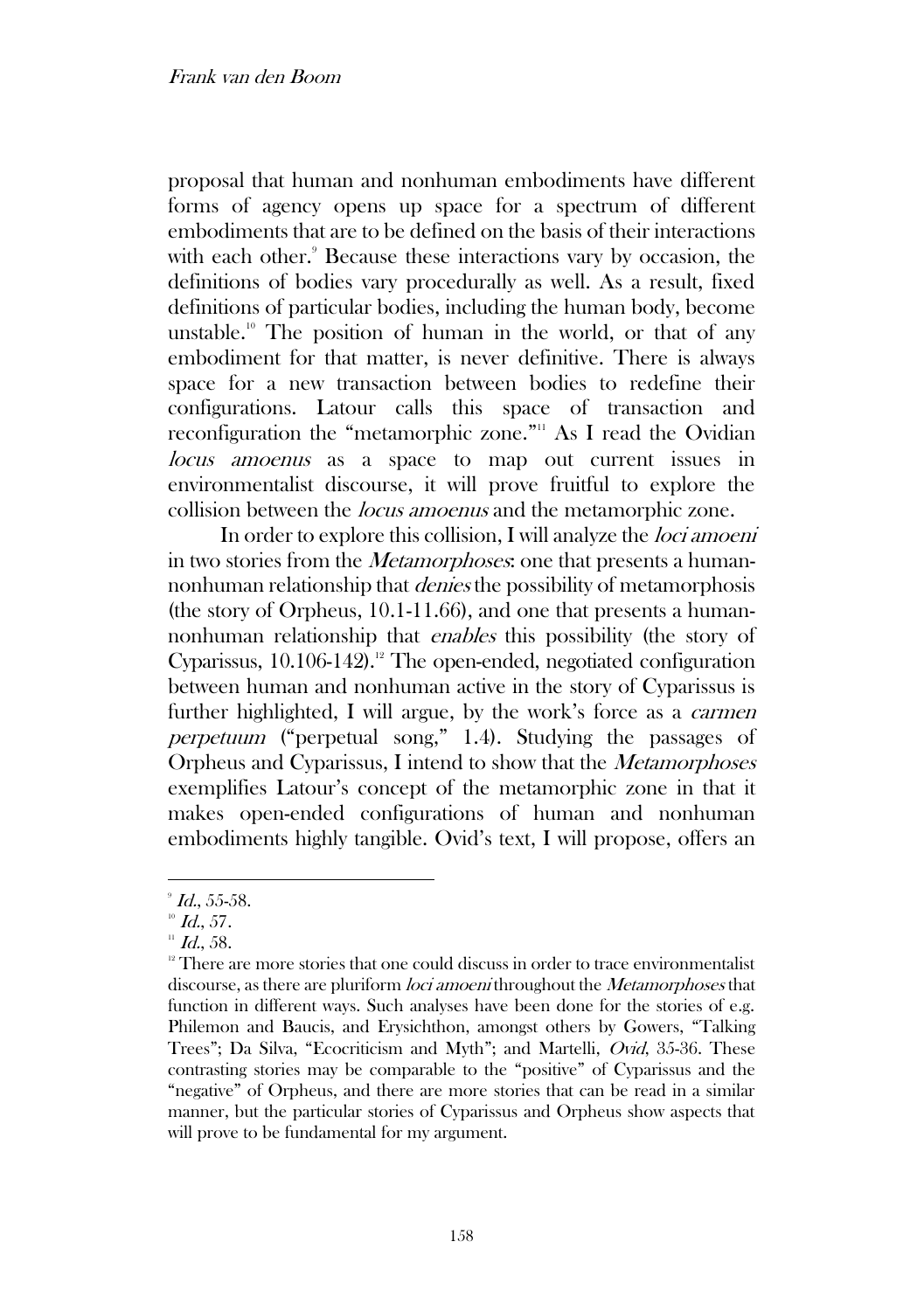effective conceptual framework for responding to the contemporary ecological crisis.

#### Sustainable Orpheus

The character of Orpheus in the *Metamorphoses* has features that can be recognized in certain contemporary ecological practices. His relationship to the *locus amoenus* typifies the prevailing understanding of the relationship between human and nonhuman bodies in today's capitalist society. The contemporary tendency to privilege the human above the nonhuman — a tendency which has caused the ecological crisis we now face — can also be seen in Orpheus. Orpheus' story presents a situation that not only prefigures the human-nonhuman hierarchy of the modern era, but also points to the inefficacy of the modern era's current response to the ecological crisis — a response that involves practices associated with the term "sustainability." It has been argued that the ideological underpinnings of sustainability serve to reinforce the hierarchical configuration that privileges human over nonhuman.<sup>13</sup> Orpheus pointedly demonstrates the consequences of such hierarchization as taken to the extreme, and the passage can thus provide today's readers with a framework for understanding the implications of contemporary sustainable practices.

Let us delve into the Orpheus story, and specifically, its *locus* amoenus. The tenth book of the Metamorphoses opens with the famous story of Orpheus and Eurydice (10.1-85). Orpheus travels to the underworld to recover his recently deceased fiancée on the condition that he does not look back at her when they climb back to the overworld. But Orpheus cannot resist to look back at Eurydice, causing her to relapse into the underworld and die for a second time. Orpheus experiences extreme grief, rejects new female suitors, and decides to retreat to a hill to play the lyre and console himself with song. But before Orpheus puts his vocal chords in action, he starts plucking on his strings. As he plays, he exercises his power of musical telekinesis, luring trees, animals, plants, vines and rocks. This power is part of a long mythological tradition

<sup>&</sup>lt;sup>13</sup> For arguments against sustainability or discourse related to it, see for example Crist, "Beyond the Climate Crisis," 29-55; Dale, "Sustaining What?"; or Jacobsson, "In the Name of (Un)Sustainability," 19-37.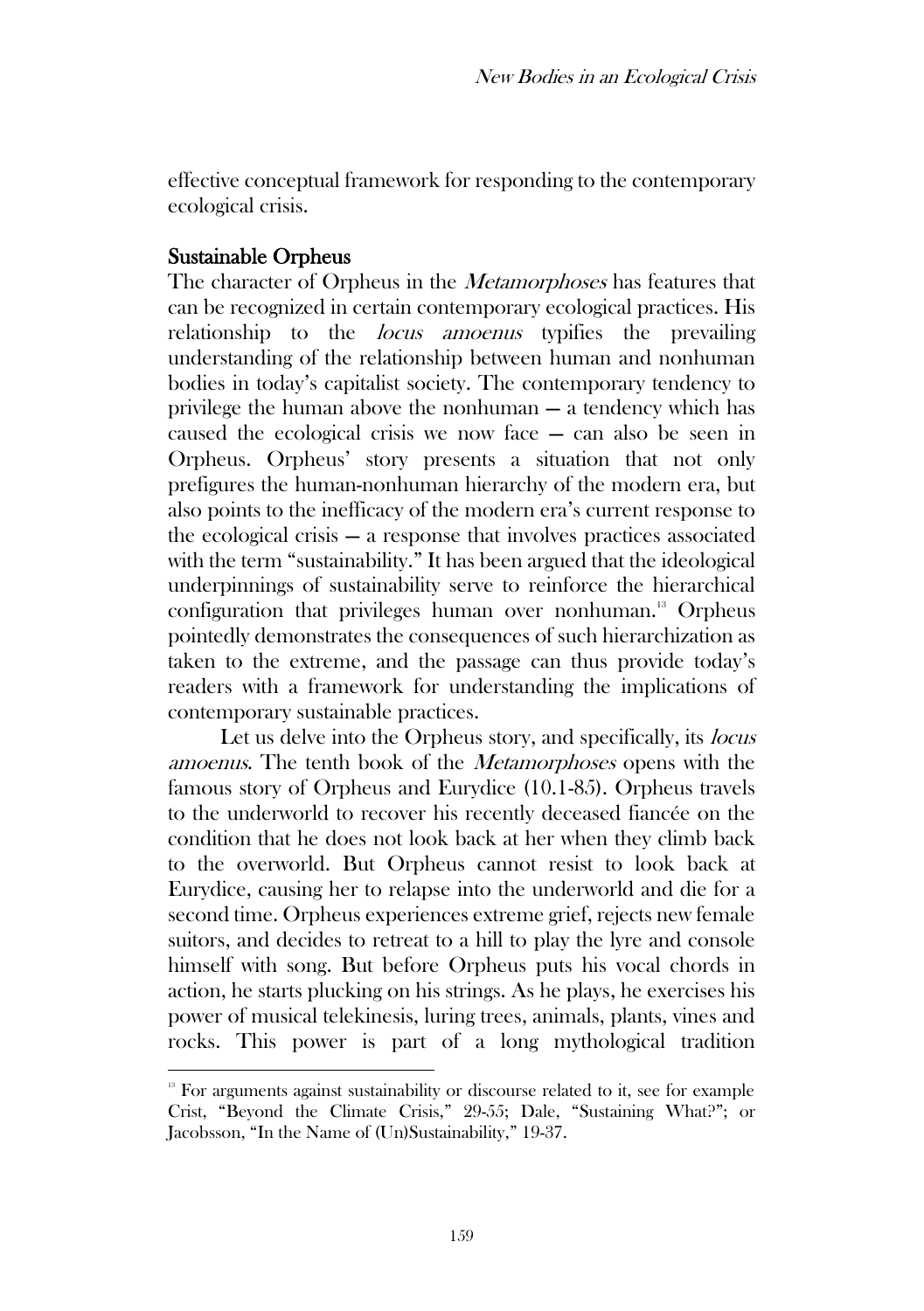surrounding the figure of the bard.<sup>14</sup> A large number of trees come to envelop Orpheus, and they are each identified in an extensive literary catalogue. We will come to see later that the transformed Cyparissus is actually one of these trees. This summoned throng of trees becomes the locus amoenus in which Orpheus can begin singing. He sings stories of metamorphosis, which appear as direct speech, making him the embedded narrator of the remainder of book ten. After he stops singing, Orpheus' story comes to an end, but not with the resolving metamorphosis we are used to from Ovid's other stories. Rather than transforming into a new body, Orpheus dies. He is violently ripped apart by a group of Maenads, Thracian priestesses of Dionysus, who are angry at him for his turn away from women.

In order to investigate Orpheus' relationship with the nonhuman actors in the story, it is fruitful to take a closer look at the construction of the locus amoenus (10.86-91):

Collis erat collemque super planissima campi area, quam viridem faciebant graminis herbae. umbra loco deerat; qua postquam parte resedit dis genitus vates et fila sonantia movit, umbra loco venit. non Chaonis abfuit arbor, non nemus Heliadum, non frondibus aesculus altis nec ...

There was a hill, and on that hill an entirely flat field which showed green with shrubs of grass. The place was devoid of shadows. After the bard, born from gods, sat in that place and moved his resounding strings, the place was full of shadows. The tree of Chaon was not absent, nor the Heliad woods, nor the Italian oak with high loaf, nor...<sup>15</sup>

<sup>&</sup>lt;sup>14</sup> For an overview of the mythical traditions surrounding Orpheus, see Robbins,

<sup>&</sup>quot;Famous Orpheus"; and Lee, Virgil as Orpheus, 1-10.

<sup>&</sup>lt;sup>15</sup> All translations are my own.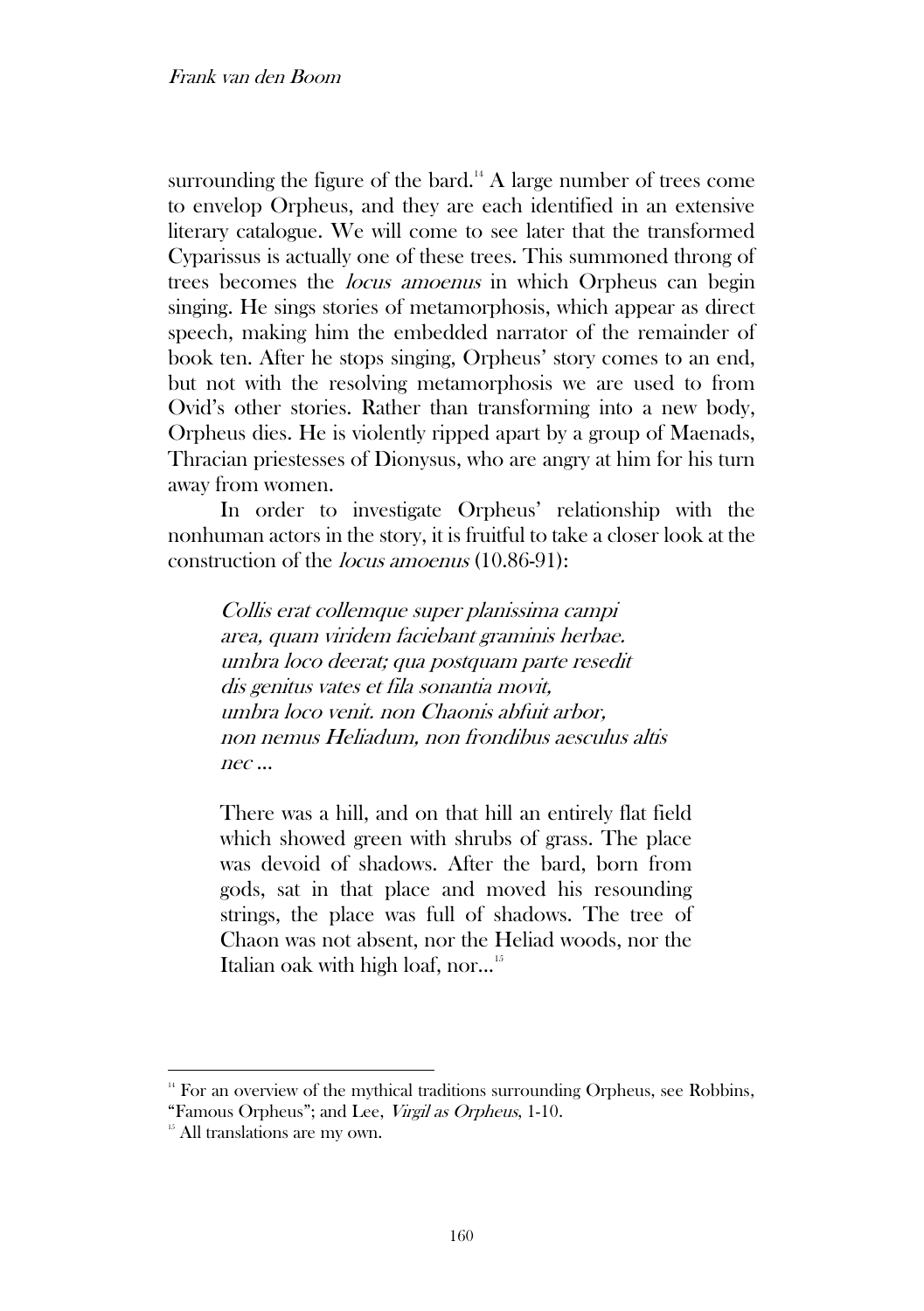When Orpheus situates himself upon a hill after his loss of Eurydice, it is not yet a locus amoenus. The space lacks the unmistakable characteristics that make a site a locus amoenus: a lovely forest, an idyllic spring, a cooling shade, etc. In this passage, shadows play an essential role in constituting the *locus amoenus*.<sup>16</sup> The transformation of the plain hill to an idyllic space is a transition from a state of absence to presence of umbra ("shadow"). The parallelism of umbra loco deerat ("the place lacked shadows," 88) and umbra loco venit ("the place was full of shadows," 90) highlights this contrast. Significantly, the verse in between these lines shows that it is Orpheus himself who summons trees to bring him shadow. Orpheus thus forges his own space: he is the creator of this locus amoenus. It is clear that Orpheus brings about this spatial transformation because he deems it a necessary condition for song. In this, one can recognize the traditional function of the *locus* amoenus as a space that engenders poetical inspiration.<sup>17</sup> But this locus amoenus diverges from the model in that it does not emerge autonomously: its existence is a result of Orpheus' will.<sup>18</sup>

This fact has important implications for the relationship between human Orpheus and nonhuman *locus amoenus*.<sup>19</sup> In the

<sup>&</sup>lt;sup>16</sup> Shadow is more widely considered to be an important constituent of the *locus* amoenus (Hinds, "Landscape with Figures," 127): it takes a prompt position in such exemplary *loci amoeni* as in Vergil's *Eclogues* 1.1-5.

 $17$  The *locus amoenus*, or the woods more generally, were often considered the ideal space for composing song. Especially in Roman poetry, the image of a forest that gives poetic inspiration is used regularly and stems from the widely appropriated poetry of the Hellenistic poet Callimachus: see Hunter, The Shadow of Callimachus, 7-41.

<sup>&</sup>lt;sup>18</sup> Many *loci amoeni*, just as many "settings" within literature, are often read like they are just there. Space is not regularly thought of as a literary component that needs causal justification: there is an existent world, and that is that. This is visible even in the beginning of the quote above in line 86. Whereas the *locus amoenus* needs to be constructed, the hill is introduced by just being there: collis erat ("there was a hill"). For Orpheus' influence on the construction of the locus amoenus, see Bernstein, "Locus Amoenus and Locus Horridus," 75-76.

<sup>&</sup>lt;sup>19</sup> There have been earlier studies concerning Orpheus' relation to "nature." Horace, in his *Ars poetica*, prompts an interpretation of Orpheus that resounded in modern discourse as well: "Orpheus, the priest and interpreter of the gods, deterred the savage race of men from slaughters and inhuman diet; hence said to tame tigers and furious lions" (Hor. Ars 391-393). Orpheus epitomises the human's turn away from "nature" towards "civilization." This reading of the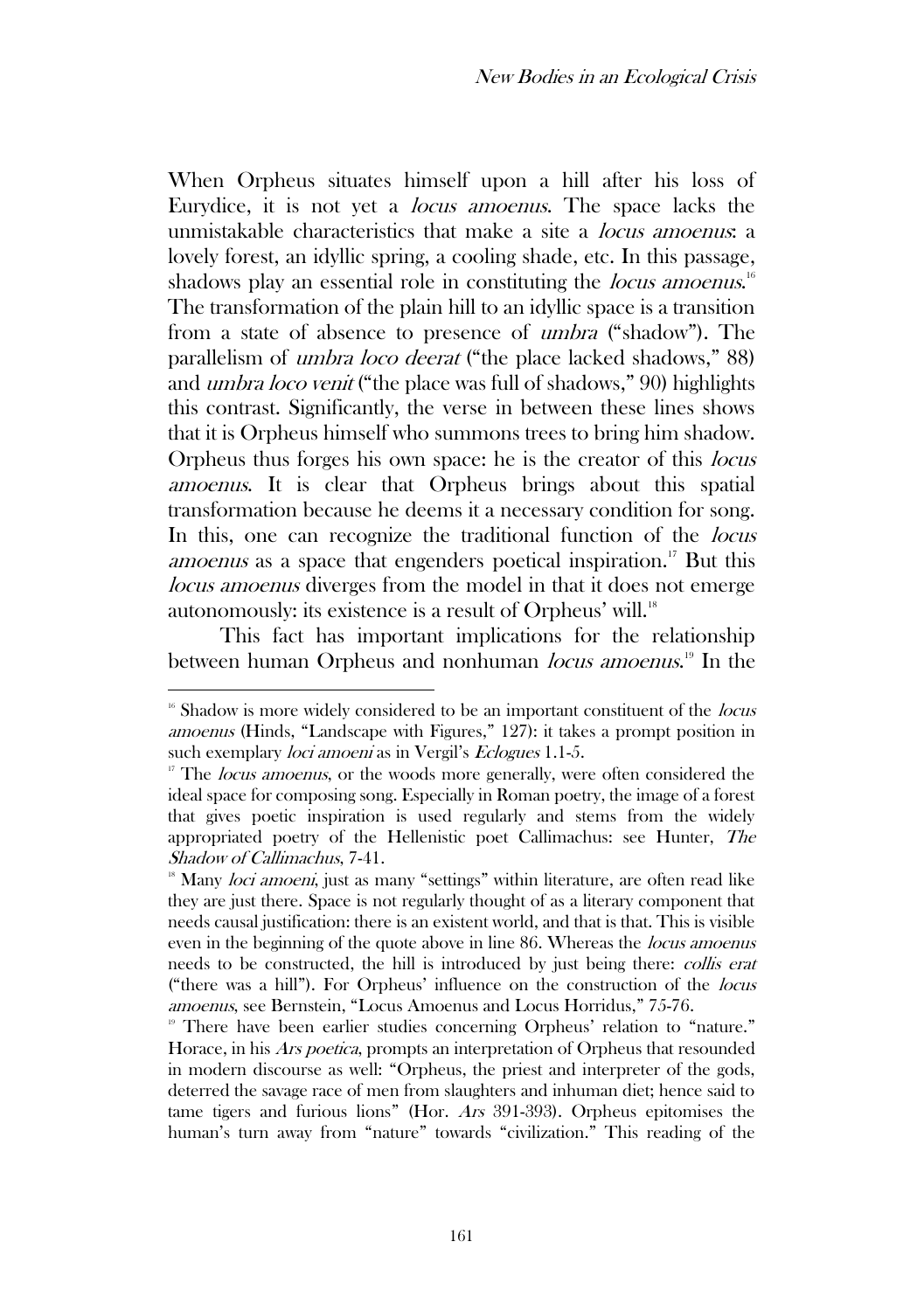traditional model of the locus amoenus, the space has an agency: it is capable of acting upon a human by granting poetic inspiration. Its agency can be described as a capacity to give impetus for song. While in this story the *locus amoenus* retains its inspiratory function, this function is subordinated to Orpheus' will. Whereas traditionally the agency of the poet to write poetry and the agency of the locus amoenus to offer poetic material are equally present, the agency of the locus amoenus in this instance is subdued by Orpheus' ability to summon his poetic inspiration by himself: the *locus amoenus* is deprived of its agency and Orpheus elevates his own. This entails that Orpheus relates very differently to the poetic material that the locus amoenus grants him than is traditional. The discrete roles of subject and object are reinforced: the human poet is highlighted as the subject with agency, while the nonhuman de-animated *locus* amoenus merely functions as the background to which Orpheus' narrative unfolds. Orpheus' subjectivization and the objectivization of the locus amoenus are emphasized further by the fact that Orpheus is an embedded narrator. His installment as a narrator gives him the power to tell the story the way he wants to. Although with regards to the level of embedded narratives — Orpheus sings his own stories, and Ovid narrates the story of Orpheus — the fact that Orpheus is in control of forcing his own surroundings vis à vis his poetic inspiration, suggests that he is the master of his own story as well.<sup>20</sup> In this manner, he becomes the ultimate meta-poetic

character is to be seen in e.g. Robbins, "Famous Orpheus," 3-6. Another turn of interpretation has incorporated the upsurge of ecocritical idioms, which problematises this simple transference from nature to civilization. However, in these readings, Orpheus is often taken as the emblem for the musical harmony between human and nature (see e.g. Jung, "The Orphic Voice and Ecology," 329- 340; or Pittaway, "Broadening the Context of the Ecological Crisis," who calls this relationship to nature an "Orphic attitude"), which puts the character in a more ecologically positive position. This line of argumentation opposes my own problematisation of the way Orpheus relates to his poetic inspiration and shows a forceful human-nonhuman hierarchy.

<sup>&</sup>lt;sup>20</sup> Orpheus is often considered the perfect bard, to whom poets often parallel themselves. Orpheus often carries some meta-poetical or programmatic force, as poets who use Orpheus as a metaphor for themselves, can signify their own program through Orpheus (see for example Mader, "Amphion and Orpheus" and Schultz, "Latet Anguis in Herba". Equating Orpheus to Ovid is thus not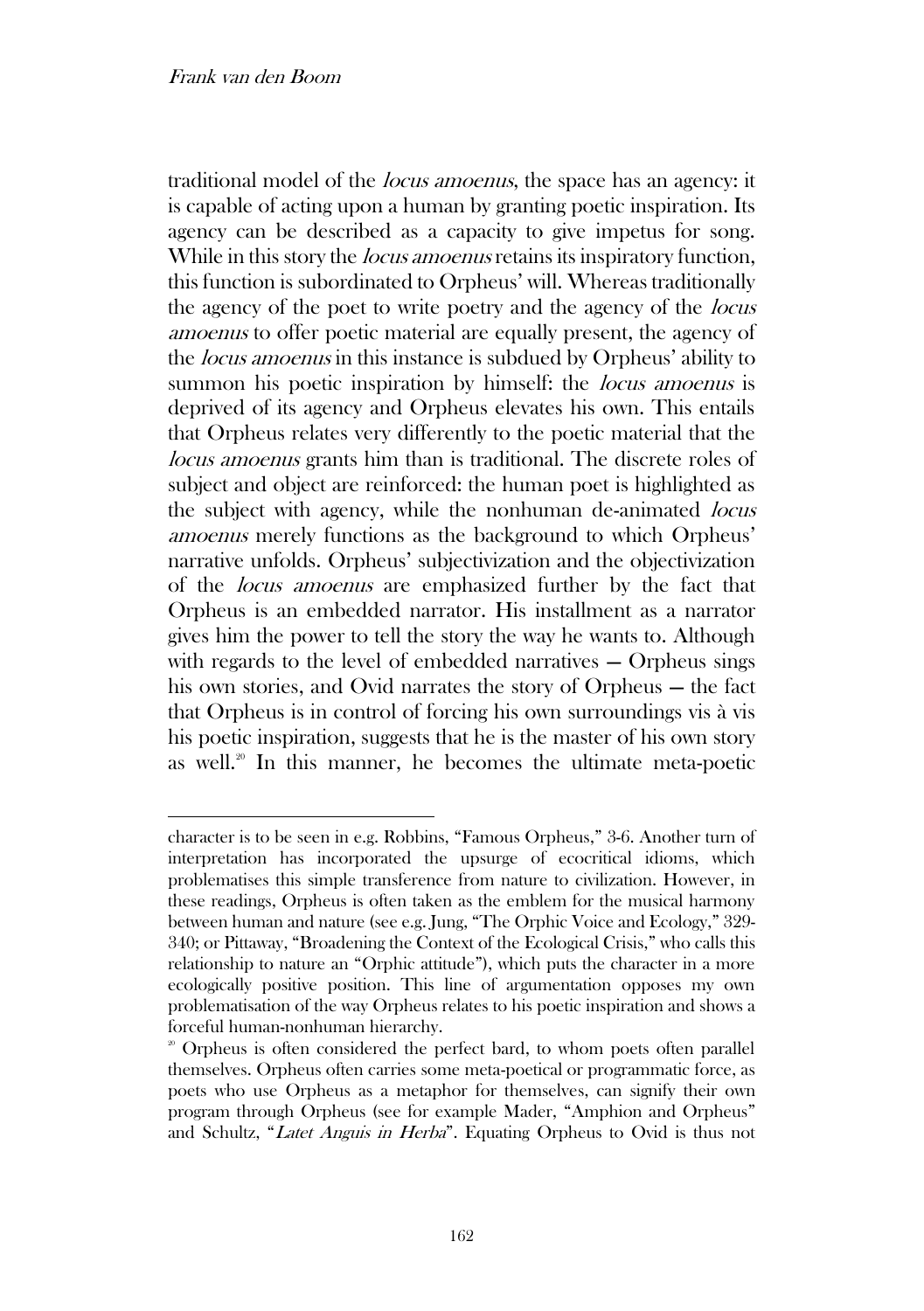subject, both narratee and narrator, and by controlling his own story he is able to reify his own subjectivization. The passive role of the nonhuman as mere backdrop is thus also reinforced by Orpheus, who makes it the lifeless audience of his song. $21$ 

Rendering everything nonhuman inanimate — considering the nonhuman to be an environment of the human in the etymological sense of this word — is a mode of anthropocentrism.<sup>22</sup> Later I will consider this anthropocentrism in relation to Latour's process of "de-animation." Within ecocritical discourse, it is often acknowledged that the anthropocentric views that have developed over the centuries are at the roots of the ecological crisis.<sup>23</sup> This crisis is a result of humanity's scant apprehension to use every little bit of the planet as a resource to be exploited for profit. The continual commodification of nonhuman bodies, which has led to the human population explosion, has become a familiar story. Within the history of the human civilization, there was a turning point when anthropocentrism prompted a response from the objectivized world in the form of climate change, or in other words, when the human system started to be of dominant geological impact. This period is now identified as the beginning of the Anthropocene. A lot of ink has been spilled on the question of when this turning point occurred, as well as on the question of whether naming an era after human's

difficult, which makes Orpheus' self-induced subjectivization as narrator even more apparent.

<sup>&</sup>lt;sup>21</sup> See Wheeler, *A Discourse of Wonders*); or Johnson, *Ovid Before Exile*, 96-116. They both interpret Orpheus' tales in light of this arboreal audience. There is a striking contrast: such studies have often read these trees as possessing agency (for they can move), while in my argument, Orpheus' subjectivization utterly rids them of their agency.

<sup>&</sup>lt;sup>22</sup> The word "environment" stems from the French adverb *environ* ("around") or environner ("to surround"). The word "surroundings" is a close synonym, which implies that there is something in the middle to surround. To call the nonhuman bodies the "environment," points to the human body as the centre of that environment, which can in itself be considered as an anthropocentric way of envisioning the world.

<sup>&</sup>lt;sup>23</sup> See for example (amongst many others) Buell, "The Ecocritical Insurgency"; Crist, "Beyond the Climate Crisis"; Iovino, "Ecocriticism and a Non-Anthropocentric Humanism"; Adamson, "Environmental Justice", 170-171; and Grober, "The Discovery of Sustainability," 14.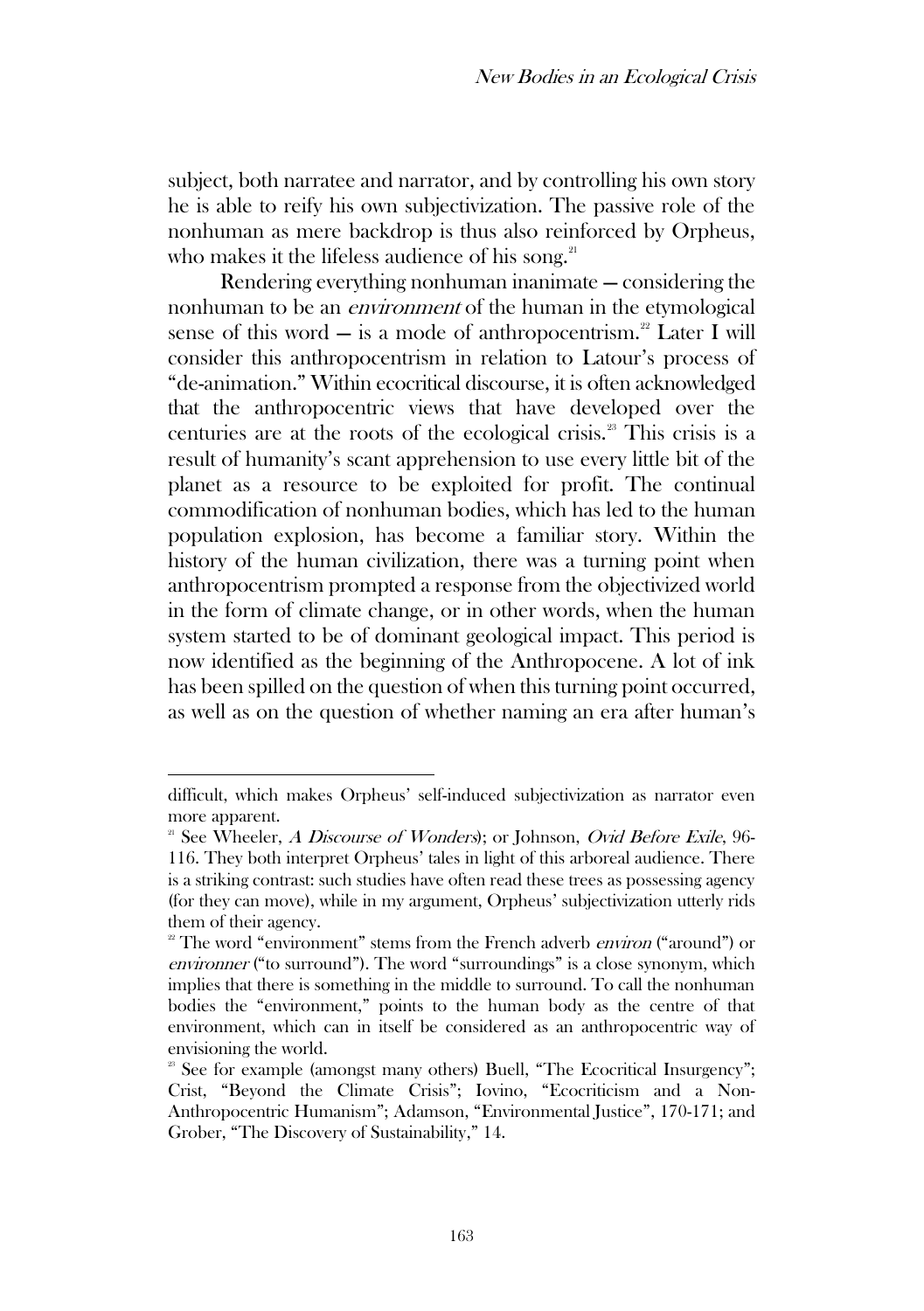disastrous behavior is anthropocentric in itself.<sup>24</sup> It is a matter of envisioning the past, writing an historical narrative in which a chapter called the Anthropocene might leave little room for other nonhuman actors to take the stage. The term potentially entails that within the Earth's recent ecological history, human action is central, with nonhuman entities left in the margins, despite the fact that the term comes about in order to highlight human's systematic foreclosure of other forms of embodiment.

Orpheus' subjectivization of his own character sharply points to the manner in which humans have been able to center themselves in the narrative of world history. Historiography has a predilection for human's agency as an unstoppable force that propels the narrative forward.<sup>25</sup> But whenever the events of the past are said to follow some certain historical narrative, that narrative is necessarily imposed by the present. Installing the human as the main character of a grand historical narrative does not affect the past, but affects the way we think about ourselves today, and the way we will exert our agency tomorrow. The story of Orpheus presents this tension quite explicitly: he endows himself with the status of ultimate subject right before he starts singing his narrative. What the future narrative entails for Orpheus is very much dependent on this moment in which he divides the roles of subject and object and authors his relationship with the nonhuman.

Today we live in a time when, like Orpheus, our actions of today can have detrimental consequences for the future, hence the widespread use of the term "crisis" to designate this moment. In response to the ecological crisis, a framework of "sustainable" practices has come about. An examination of the framework of sustainability will show that it fails to address the problem at the root of the ecological crisis: the hierarchy of human over nonhuman.

<sup>&</sup>lt;sup>24</sup> For a clear overview of the Anthropocene debate, see Chernilo, "The Question" of the Human." Chernilo makes some remarks about the anthropocentrism of the term Anthropocene as well (page 47): "[T]here is a fundamentally anthropocentric core to the idea of the Anthropocene: it is another realization, as it were, of how powerful human action actually is."

<sup>&</sup>lt;sup>25</sup> The famous opening of the *Historiae* by the father of historiography, Herodotus, comes to mind: "This is the display of the inquiry of Herodotus of Halicarnassus, so that things done by man not be forgotten in time ..." (Hdt. 1.1.0).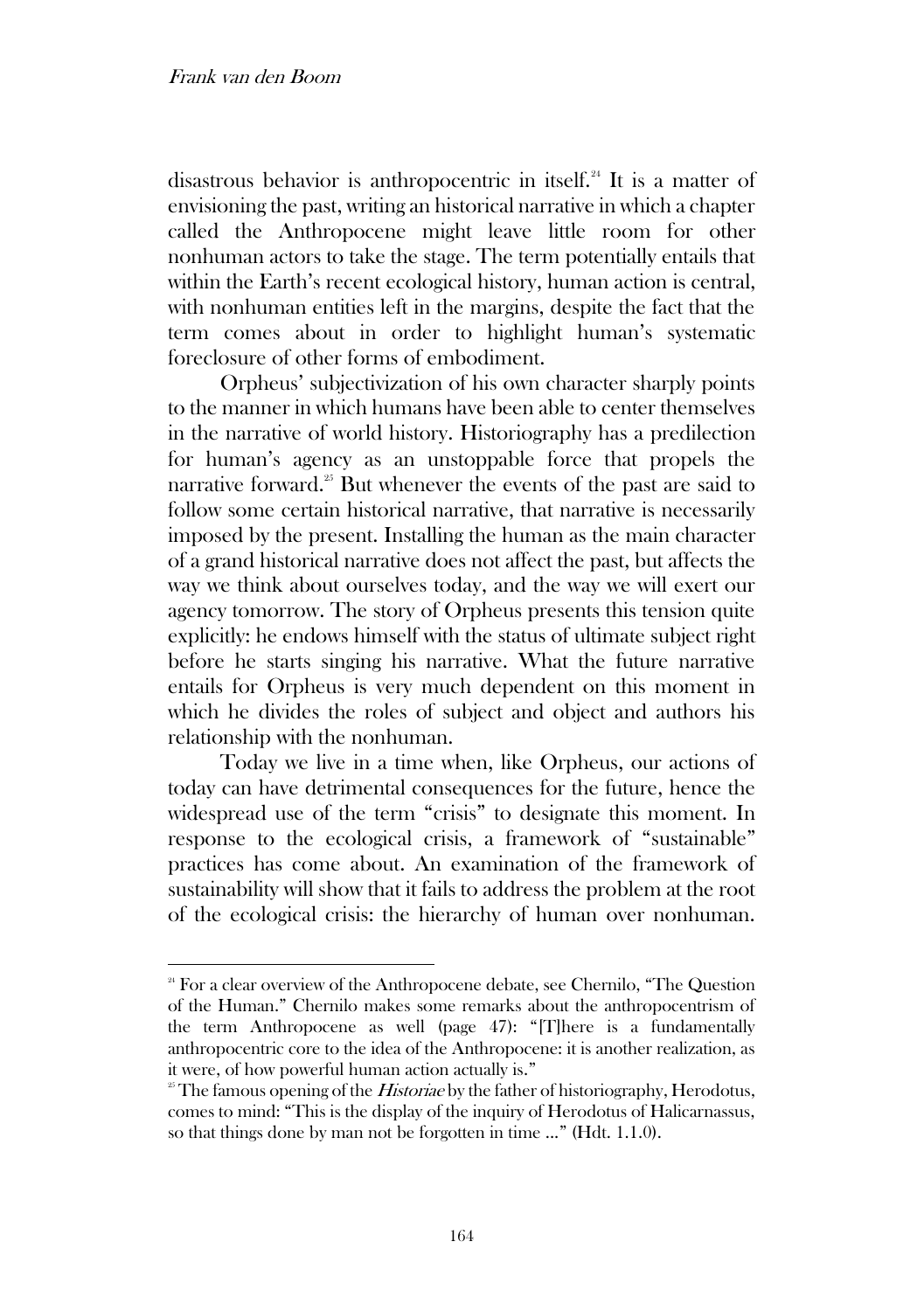Rather, just as Orpheus installs himself as ultimate subject, the framework of sustainability continues to centralize human as the unalterable main character in the future of the objectivized world.

The framework of sustainability presupposes that we must keep something as it is. The word derives from the Latin sustinere, which means "to maintain" or "to uphold," and this sense of the word is still very much apparent in the English derivative.<sup>26</sup> Sustainability asks that we sustain. But the term itself does not specify what is to be sustained. $27$  The transitive verb requires an object to be sustained, but specifying this object is not straightforward, especially because the act of sustaining something comes as a response to a crisis, a critical situation that requires change and adaptation.<sup>28</sup> But the level of counteraction that a crisis necessitates inherently opposes the idea that matters can continue the way they have. Yet, sustainability does presume continuity for some matters, which means that the framework requires a careful consideration of which matters need to change and which need to stay the same.

One of the most relevant answers to this question comes from the UN Brundtland Commission, which the United Nations initiated in 1987 after the deterioration of the Earth's climate began to receive more attention. In its attempt to formulate a suitable response to this deterioration, the Brundtland Commission coupled the notion of sustainability with another key notion: development.

Sustainable development is development that meets the needs of the present without compromising the ability of future generations to meet their own needs.<sup>29</sup>

 $26$ <sup>86</sup> Lewis and Short, A Latin Dictionary, ad sustineo.

 $2^{\circ}$  Markley, "Time, History and Sustainability," 44-45.

<sup>&</sup>lt;sup>28</sup> The word "crisis" (as well as "critical") comes from the Greek κρίσις, which means "decision" or "judgement." Used to describe a situation, crisis thus takes on the meaning of "a situation upon which one has to make a choice," which entails inherent change. See Liddell, Scott and Jones, A Greek-English Lexicon, ad κρίσις.

<sup>&</sup>lt;sup>29</sup> World Commission on Environment and Development, Our Common Future, 47.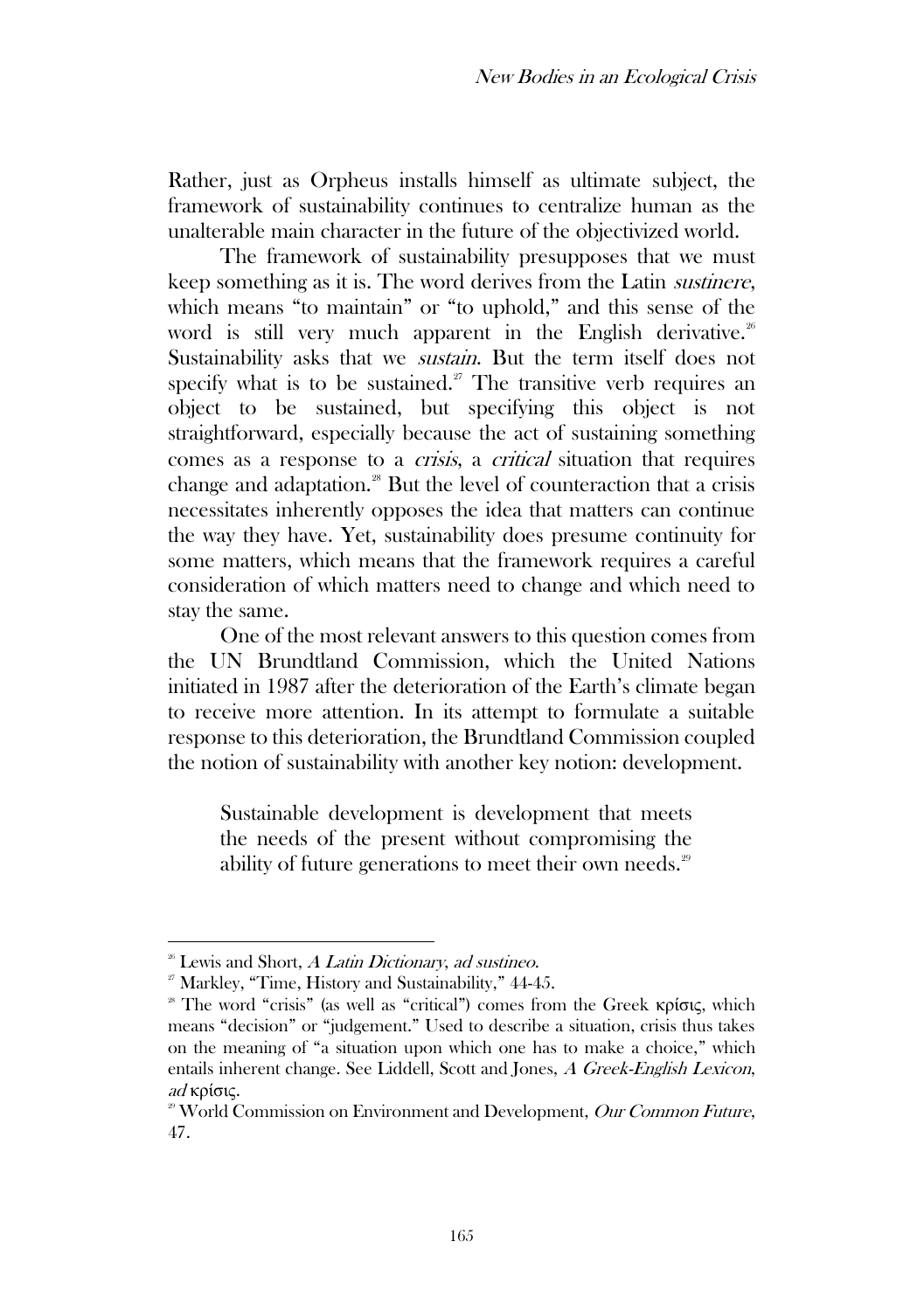The most striking claim made in this definition, which functions as an answer to the question of what is to be sustained by sustainability, is that sustainable development involves "meeting needs." In this approach to the ecological crisis, the ability to meet needs is the matter to be sustained. It is that which both current and future generations should be able to do.<sup>30</sup> However, this intended continuity between present and future contains a paradox, which is important for understanding the notion of "sustainable development."

The definition presumes that the continuity of being able to meet needs both in present and in future is in danger of being compromised. It acknowledges that the way in which present humans meet their needs has been very "unsustainable." Over the course of modern history, generation after generation has become more and more accustomed to the capitalist order that seeks perpetual growth. Such processes of normalization have reified wants and desires into needs. Human thinking is thus pervaded by the "need" for economic growth:<sup>31</sup> throughout the last centuries, there has been so little apprehension to continually fulfil the desire to capitalize on nonhuman bodies, that humans easily deem it a necessity. Meeting the "needs" of the present by exploiting the nonhuman puts future generations in jeopardy, and the definition of sustainable development recognizes this. But it simultaneously reinforces the idea that this desire to exploit the nonhuman is a true "need." Sustainable development thus becomes a practice of satisfying present needs, ensuring that they can continue to be met in the future, and paradoxically acknowledging that present needs also jeopardize that future. It advocates a response to crisis that holds the human species accountable for the ecologically destructive nature of their supposed needs, but simultaneously refuses to abolish these needs. In this, sustainable development undermines its own effectiveness.

This paradox manifests itself in sustainability's conceptualization of the future. Sustainability seeks to propose a

<sup>&</sup>lt;sup>30</sup> See especially Markley, "Time, History and Sustainability," 44, who investigates sustainability as a "function of particular ways of conceiving time."

<sup>&</sup>lt;sup>31</sup> See for example Crist, "Beyond the Climate Crisis"; and Grober, "The Discovery of Sustainability," 14.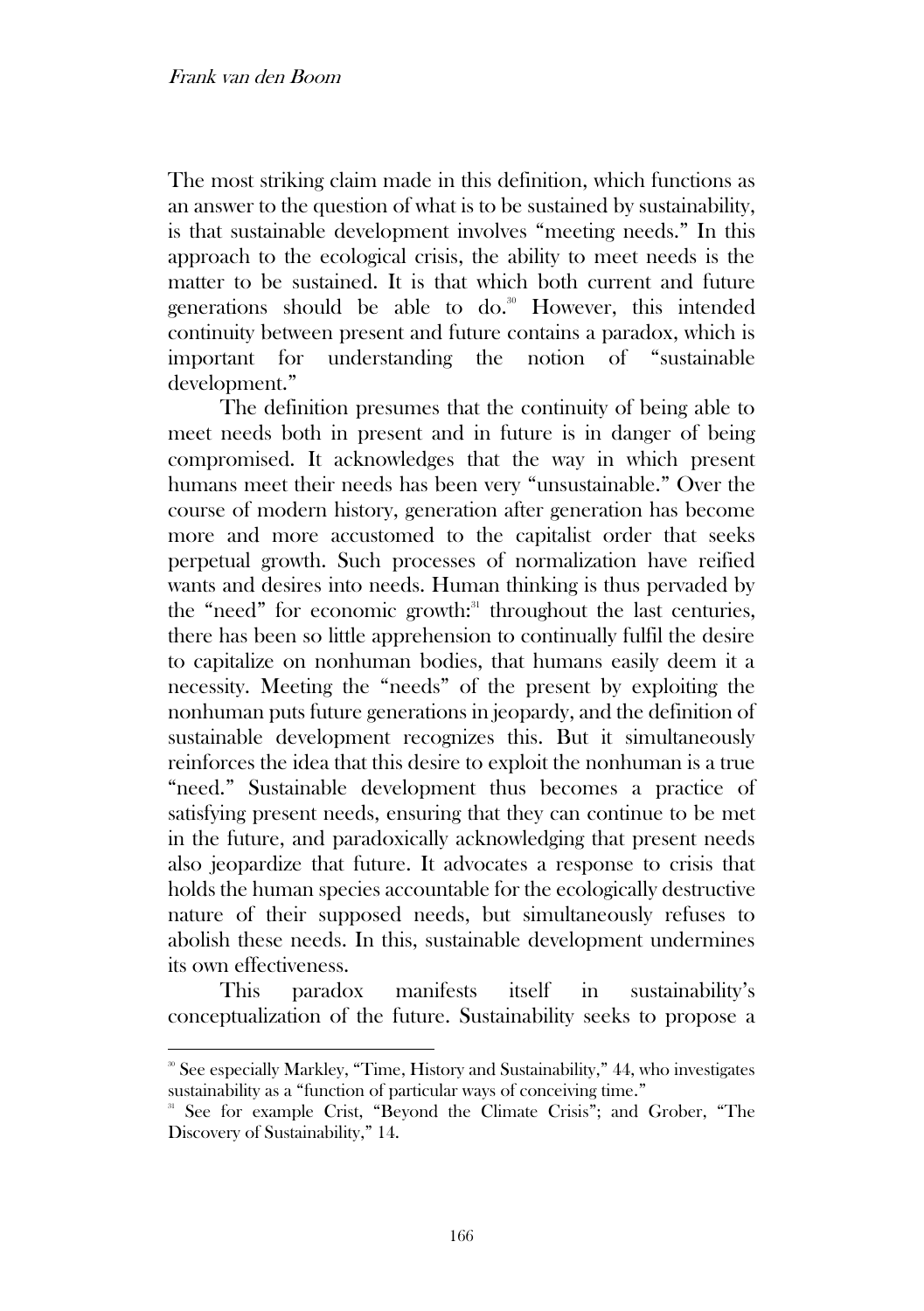response to the ecological crisis that already takes into account what future generations deem necessary. It enables itself to know what the future will need because its intended continuation of present needs entails that present and future are the same. In this conceptualization, the future is then already fully disclosed: future humans will have the same needs as humans do nowadays. But of course, we do not know the future. Thinking present and future to be continuous denies the fact that futurity encompasses uncertainty, changeability and alterability. Positing that future generations will hold the same needs as the present, reinforces the idea that present humans will not alter their needs and change their destructive ways. If sustainability did not project present needs into the future, the future would appear as uncertain as it actually is. By disclosing the future, the framework of sustainable development closes the future as well. If sustainability proposes to keep in place the harmful structures that privilege the human over the nonhuman, it precludes the changes necessary to counter the ecological crisis. We reach a dead-end when there is no possibility of a future different from the present.

Now, I will not invoke the story of Orpheus and his death at the end of the narrative as a means of saying that if the human species continues to privilege themselves over the nonhuman like Orpheus did, they will be ripped apart as well (although I am not denying that this a possibility either). The parallel between the sustainability framework and the Orpheus story, is the inability to change. In an epic work like the Metamorphoses, that deserves its title because of the plethora of metamorphosis stories it contains, it is surprising that the character of Orpheus does not metamorphose whatsoever. As the process of metamorphosis constitutes a change in embodiment from human to nonhuman, it perhaps makes sense that a character who installs himself as the ultimate subject, superior to the nonhuman, does not undergo such a transformation. Orpheus manages to maintain his superior position into the future, but that does mean that when he is presented with the critical attack of the Maenads, he is not able to adapt to the new situation by means of a metamorphosis. The hierarchy of human over nonhuman that Orpheus reinforced denies him the ability to rethink this relationship, and so any possibilities for his future to be different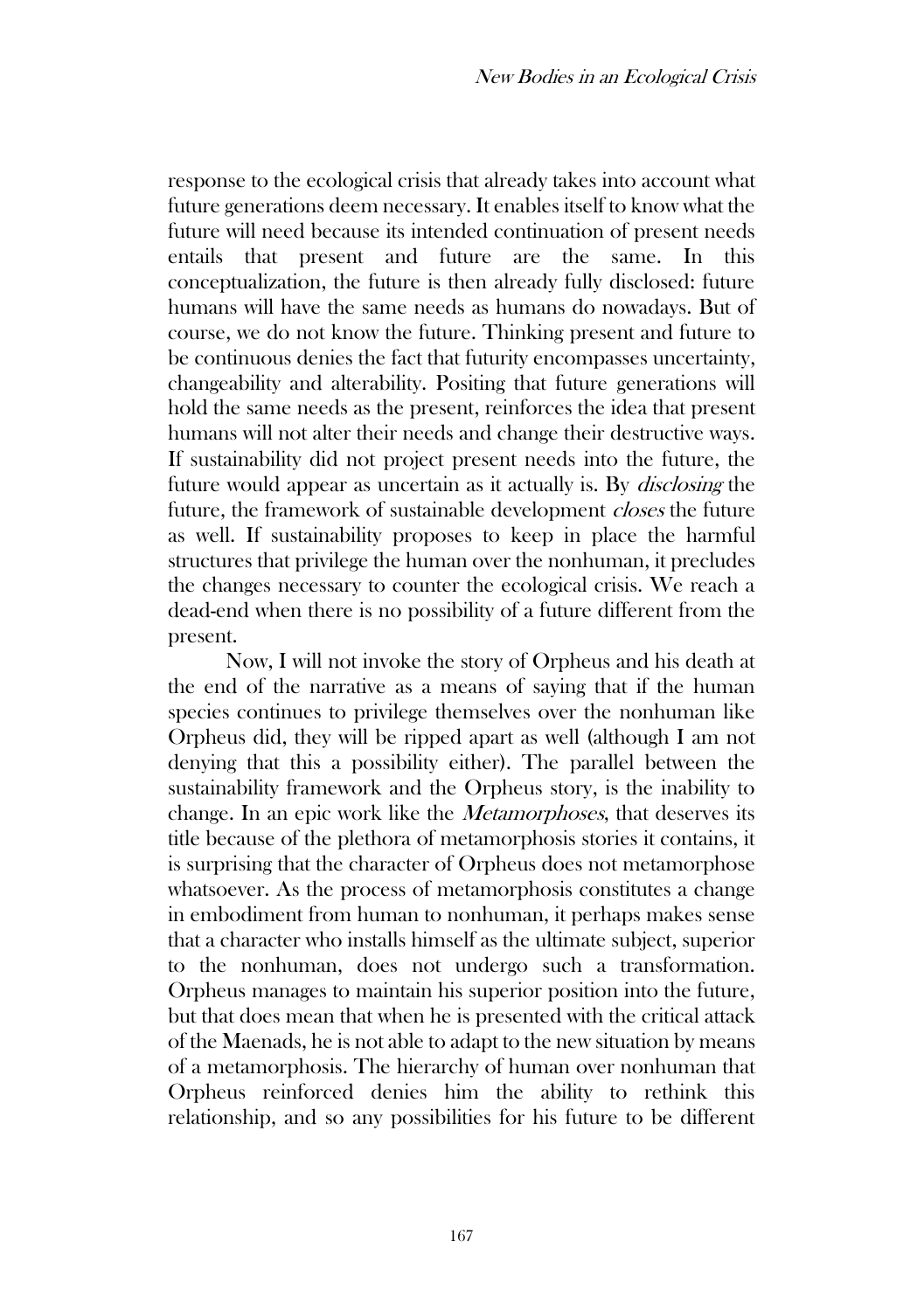than his present become closed. Orpheus becomes "sustainable" in the sense that what he sustains rids the future of its potentiality to be different, at the expense of his ability to change when the world around him presents him with a crisis.

## Cyparissus and Bruno Latour

Responding to the ecological crisis, or perhaps any crisis, very much becomes a matter of thinking the future: the willingness to change is a matter of envisioning a tomorrow that is different from today. Sustainable Orpheus resists this: by presenting the future as disclosed, the possibility of change is denied. It is precisely the uncertainty of the future that creates an impetus to change. Whereas in the Orphean sustainability framework the future entails a continuation of the exploitative relationship of the human to the nonhuman, many other stories within the Metamorphoses dismantle the boundaries between human and nonhuman, such as the story of Cyparissus (10.106-142). In this story, one can see an instability of human and nonhuman embodiments that paves the way for an open, undisclosed bodily configuration. Whereas Orpheus managed to enforce a schema of human subjectivization and nonhuman objectivization, the Cyparissus story shows the boundaries between one and another embodiment, both in present and in future, to remain blurred. The French philosopher Bruno Latour argues that such configurations take place in what he calls "metamorphic zones."<sup>32</sup> The story of Cyparissus will present a *locus* amoenus that is an agent rather than, as in the Orpheus story, merely an object acted upon by a human agent. This locus amoenus, I will show, engenders a metamorphic zone.

Let us take a closer look at the story of Cyparissus and its portrayal of the *locus amoenus*.<sup>33</sup> The young boy Cyparissus befriends a giant sacred deer that dwells on Cyparissus' home island, Ceos. The two spend much time together, the boy tending to the deer's hunger and thirst and occasionally going for a ride on its back. Then, a new space comes to the fore: on a hot summer day, the deer

<sup>&</sup>lt;sup>32</sup> Latour, Facing Gaia, 58.

<sup>&</sup>lt;sup>33</sup> See Connors, "Seeing Cypresses in Virgil," 1-17. The role of the *locus amoenus* in Cyparissus' story is briefly discussed by Bernstein, "Locus Amoenus and Locus Horridus," 76.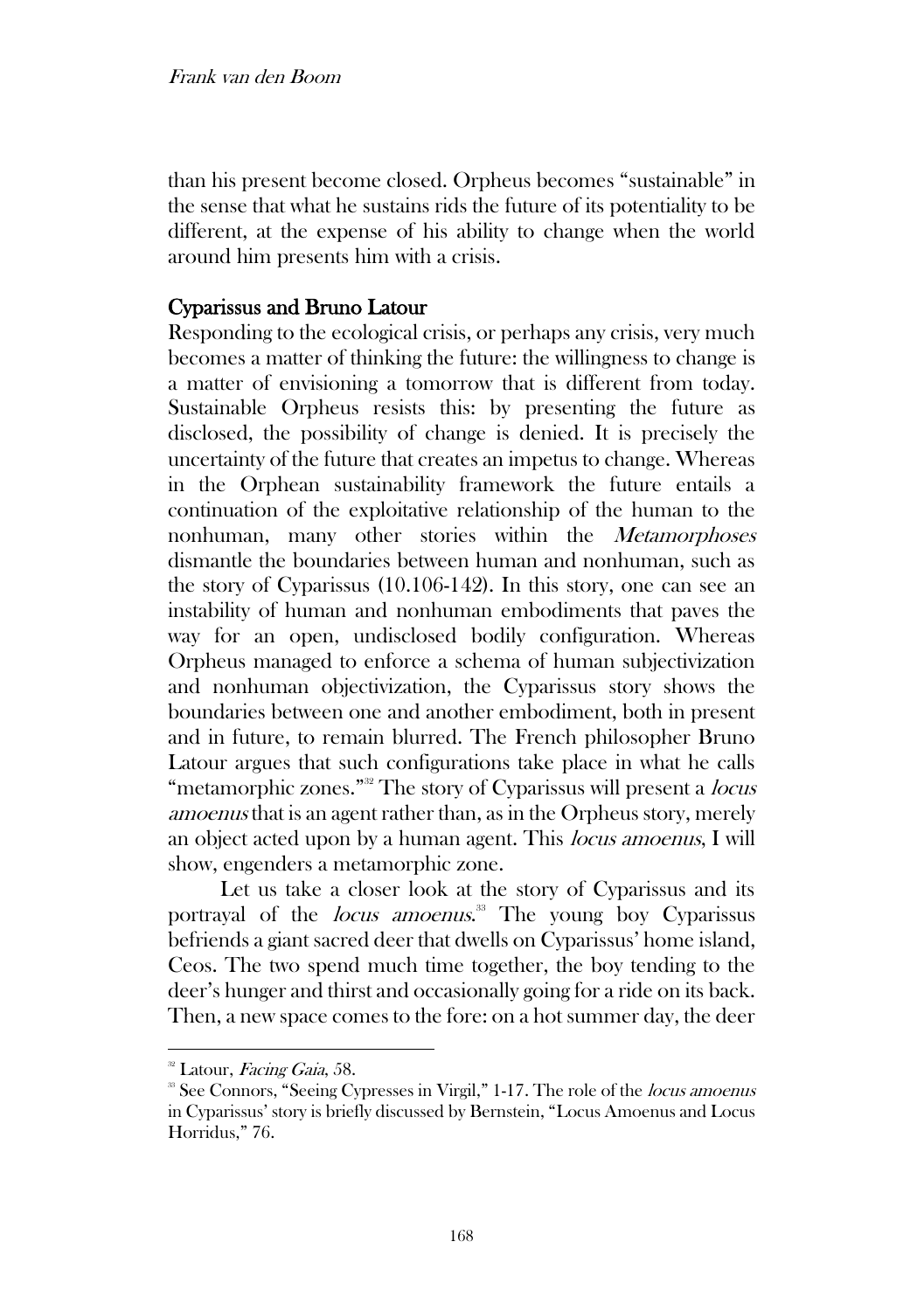decides to take rest in the soft grass and the cool shadows of a grove. Right after this locus amoenus has come into play, Cyparissus accidentally pierces the deer with his spear and kills it. The boy is stricken by such sorrow that he wishes to die, and the god Apollo, who cannot console Cyparissus, grants him a metamorphosis into a cypress tree.<sup>34</sup> The story is connected to the larger cycle of Orpheus. As mentioned above, the cypress tree is part of the throng of trees that Orpheus summoned with music as his locus amoenus. Later on, it will become highly important that Cyparissus thus metamorphoses into a locus amoenus himself.

In order to understand the way the Cyparissus story denies a binary opposition between human and nonhuman, it is important to examine which constituents of the story show what form of agency. We can find in the Cyparissus story a configuration of bodies in which agency is not solely the preserve of the human, but also a capacity other bodies can have. The story allows us to see that different bodies have different forms of agency, the interactions of which form dynamic and unpredictable agential ensembles. In our usual reading practices, Latour explains, there is a tendency "to contrast human and nonhuman actors, for example, as subjects and objects." <sup>35</sup> The Orpheus story is a prime example of these acts of subjectivization and objectivization, which Latour calls processes of animating and de-animating actors. Orpheus' character epitomized these usual reading practices: as the narrator of his own story, he centralized a human actor, himself, in the scene, and decentralized the nonhuman actor, the *locus amoenus*, as the objectivized setting that simply surrounds the subject human. Although this manner of reading might seem normal, Latour argues that subjectivization and objectivization are actually "secondary and derivative operations." 36 Animation is not something that exists in language a priori, but is a conscious operation that can be altered through the way we use language. A primary function of language is representing agency in and of itself. Language constitutes a "common repertory" of agency

 $34$  On the aetiology of this tree, see Anderson, *Ovid's Metamorphoses Books 6*-<sup>10</sup>, 482, 486; and Connors, "Seeing Cypresses in Virgil".

<sup>&</sup>lt;sup>35</sup> Latour, Facing Gaia, 50

<sup>36</sup> Ibid.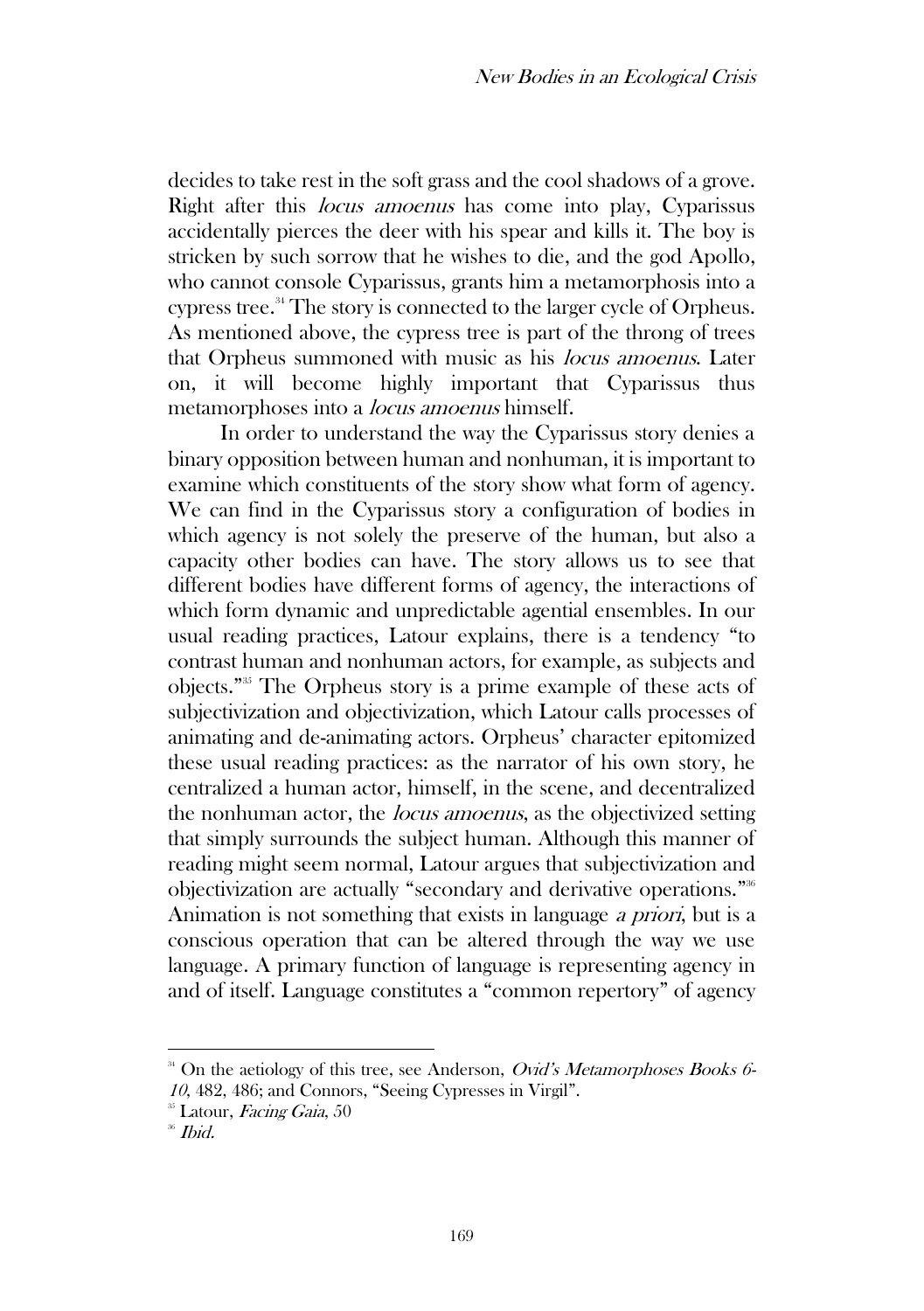shared by all actors, both human and nonhuman.<sup>37</sup> The story of Cyparissus shows such a common repertory of agency, which negates a hard dichotomy between the subjectivized human and the objectivized surroundings.

If we were to employ the conventional reading strategy, we could easily recognize Cyparissus and Apollo to be actors in this story. Their varying forms of agency interact with each other in particular ways to push the narrative forward. The story already denies this reading practice with the character of the nonhuman deer, who evidently shows to have agency as well. The transactions between the holy deer and the young boy create a unique friendship that seems to emerge from a mutual act of caring for each other. A conflict arises when the relationship between the two suddenly becomes one of hunter and hunted, a moment in which their agencies diverge.<sup>38</sup> Out of this conflict emerges Apollo to act as Cyparissus' consoler, putting an end to his misery by transforming him into a cypress tree and changing his form of agency altogether. Although these three actors differ with respect to their forms of agency, they do share the common characteristic of having agency. But the story compels us to acknowledge another nonhuman actor too, one that would conventionally be read as the object in the background on which the narrative is staged: the locus amoenus and its constituents. The form of agency exhibited by the locus amoenus becomes evident when we study the following passage (10.126-132):

Aestus erat mediusque dies, solisque vapore concava litorei fervebant bracchia Cancri; fessus in herbosa posuit sua corpora terra cervus et arborea frigus ducebat ad umbra. hunc puer imprudens iaculo Cyparissus acuto fixit et, ut saevo morientem vulnere vidit, velle mori statuit.

It was summer, in the middle of the day, and the hollow arms of coastal Cancer burned in the heat of

 $37$  *Ibid.* 

 $\degree$  See Anderson, *Ovid's Metamorphoses Books 6-10*, 485-486 on how the deer is made "victim".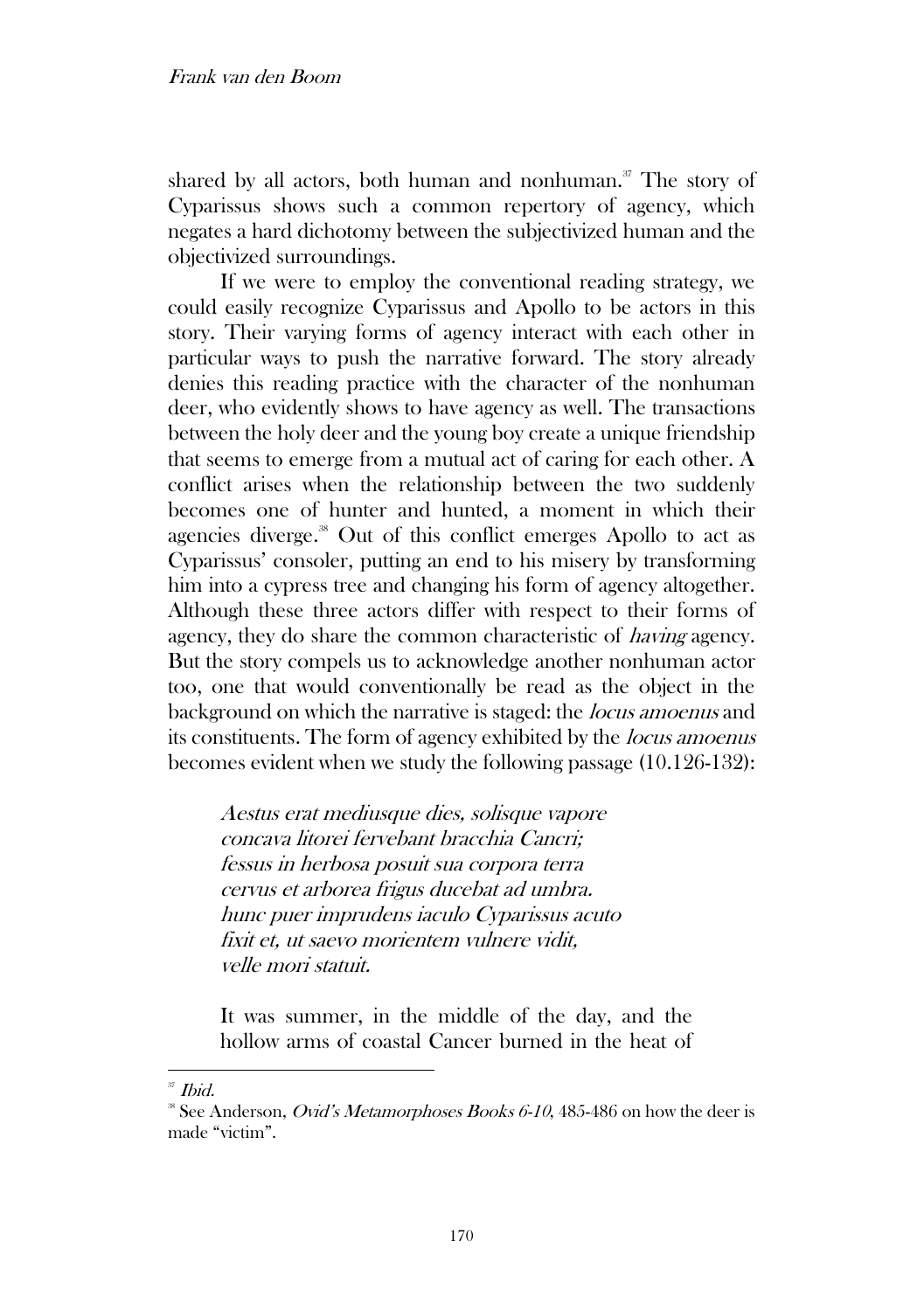the sun; the exhausted deer laid his body on the grass and drew the cold from the tree's shade. Him the boy Cyparissus unforeseen pierced with his sharp spear, and when he saw him dying from his severe wound, he wanted nothing but to die himself.

Right after the story portrays transactions of friendship between Cyparissus and the deer, the new locus amoenus is introduced. It comes as a new element in the story, only right at the moment before Cyparissus kills his friend. A direct cause for this misfortunate event is not given, except for the new designation of Cyparissus as imprudens, "not foreseeing" or "unaware". It is this unexpected unawareness *(imprudentia)* that leads to the deer's death. Where this imprudentia comes from is not immediately clear to the reader: the only thing that has changed is the emergence of the locus amoenus. This leads one to conclude that the physical environment has an active role in changing Cyparissus' heedfulness to heedlessness. Because the *locus amoenus* is able to activate this volta, it proves to have as much influence on the narrative as any of the other actors in the story.<sup>39</sup> The space interacts and transacts with Cyparissus and the deer: it actively changes Cyparissus from prudens ("heedful") to imprudens, and transforms his relationship with the deer from one of friendship to one of violence. When we acknowledge this form of agency belonging to the *locus amoenus*, we can reformulate the central conflict of the story as follows: Cyparissus and the deer were closely befriended, and the boy acted prudens with his spear. The locus amoenus influences the story by changing the boy's prudentia ('heedfulness') into imprudentia, a change which results in the boy's loss of his friend.

The confrontation of the two different agencies — Cyparissus on the one hand and the locus amoenus on the other — has significant implications for the configuration between human and nonhuman. The story shows that the subjectivization of the human and the objectivization of the nonhuman are not pregiven, but are rather secondary acts of animation and de-animation. Both the

 $39$  Anderson, *Ovid's Metamorphoses Books 6-10*, 485 notes that this location marks the volta from restful to violent action, but the active role of the *locus* amoenus is not mentioned.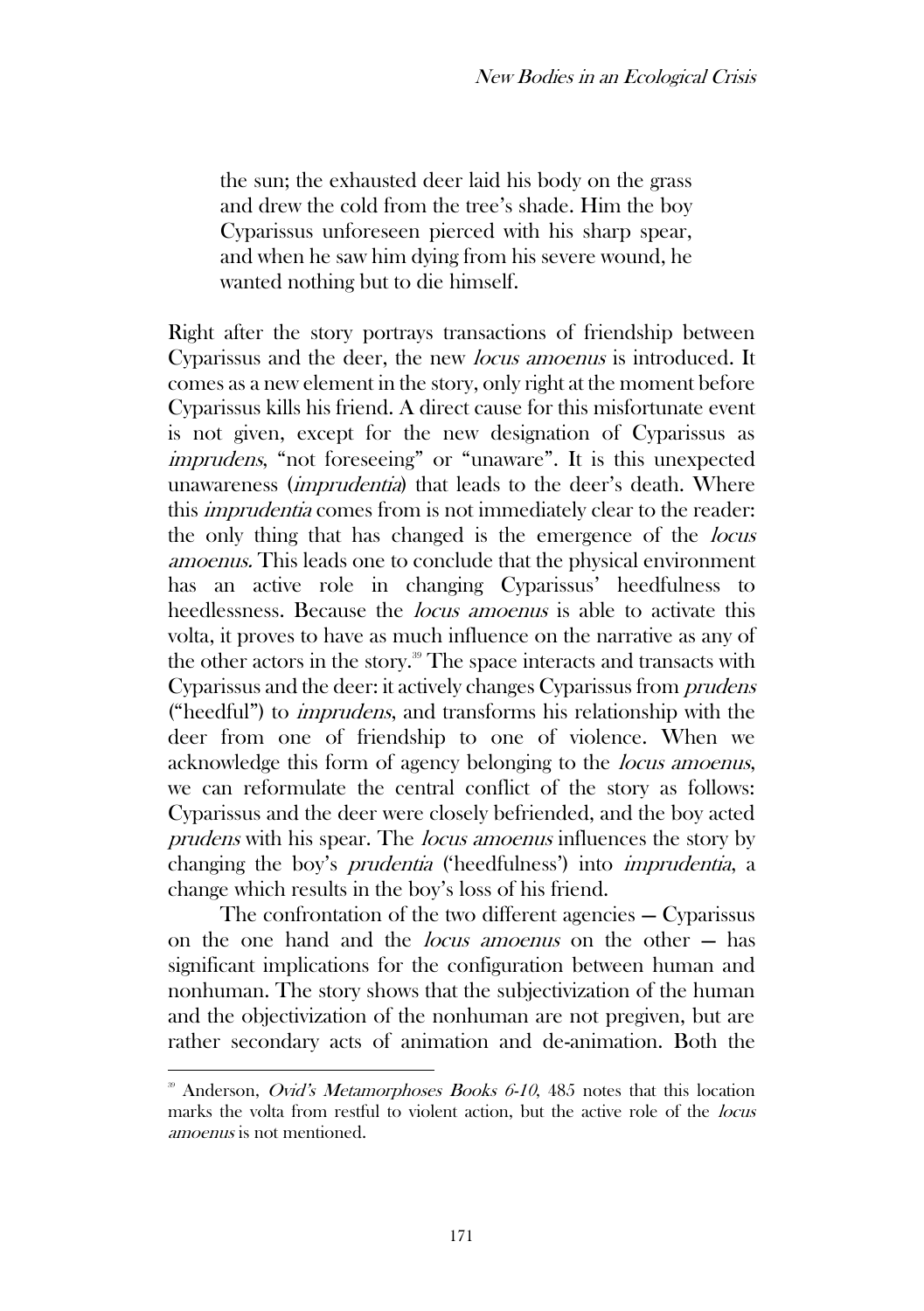human Cyparissus and the nonhuman *locus amoenus* primarily share a common repertory of agency; it is the form of agency that differs between them. The story demonstrates that possession of agency itself cannot be used as a criterion to distinguish the human from the nonhuman. Furthermore, it calls all possibility of ever making such a distinction into question. When the binary opposition between the human and the nonhuman is dismantled, there is no use in defining bodies as nonhuman. When the concept of the human body itself is made unstable, the term nonhuman becomes equally devoid of meaning. In place of human bodies and nonhuman bodies, we find in Ovid a spectrum of different embodiments with different agencies that interact with each other.

Latour argues it is circumstantial interactions between different embodiments that momentarily define what these embodiments are: "it is the tension that makes the actor."<sup>40</sup> To designate this manner of unstable embodiment, Latour introduces the term "morphism." A morphism, according to Latour, is a body that can be specified as a certain type of body, without presuming that this specification is an immutable definition. In Latour's terminology, such a specification can be made by adding a prefix to the word "morph." Like in a lot of the jargon in contemporary theory, these prefixes are based upon the ancient Greek roots of a word. Latour thus designates the human body as an "anthropomorph" (from Greek ἄνθρωπος). In the same way, a body of water becomes a hydro-morph, a forest becomes a hylomorph, a sea a pelagomorph and an island a nesomorph, etc. <sup>41</sup> For Latour the "-morph" suffix denotes agency. The varying prefixes (anthropo-, hydro-, hylo-, and so on) specify that these morphisms have specific forms of agency. Because Latour poses these designations without a set of definitions, a morphism's form of agency cannot be defined on its own. This is rather based on the circumstantial transactions that occur between them, which means that embodiment is a

 $\textsuperscript{40}$  Latour, Facing Gaia, 53.

<sup>&</sup>lt;sup>41</sup> Similarly to the word anthropomorph, these examples all take the Greek prefixes to designate what kind of body they are:  $\delta \delta \omega \rho$  (hudor) means water,  $\delta \lambda \eta$ (hule) means forest, πέλαγος (pelagos) means sea and νῆσος (nèsos) means island. One could infinitely expand this list to specify different kinds of embodiment.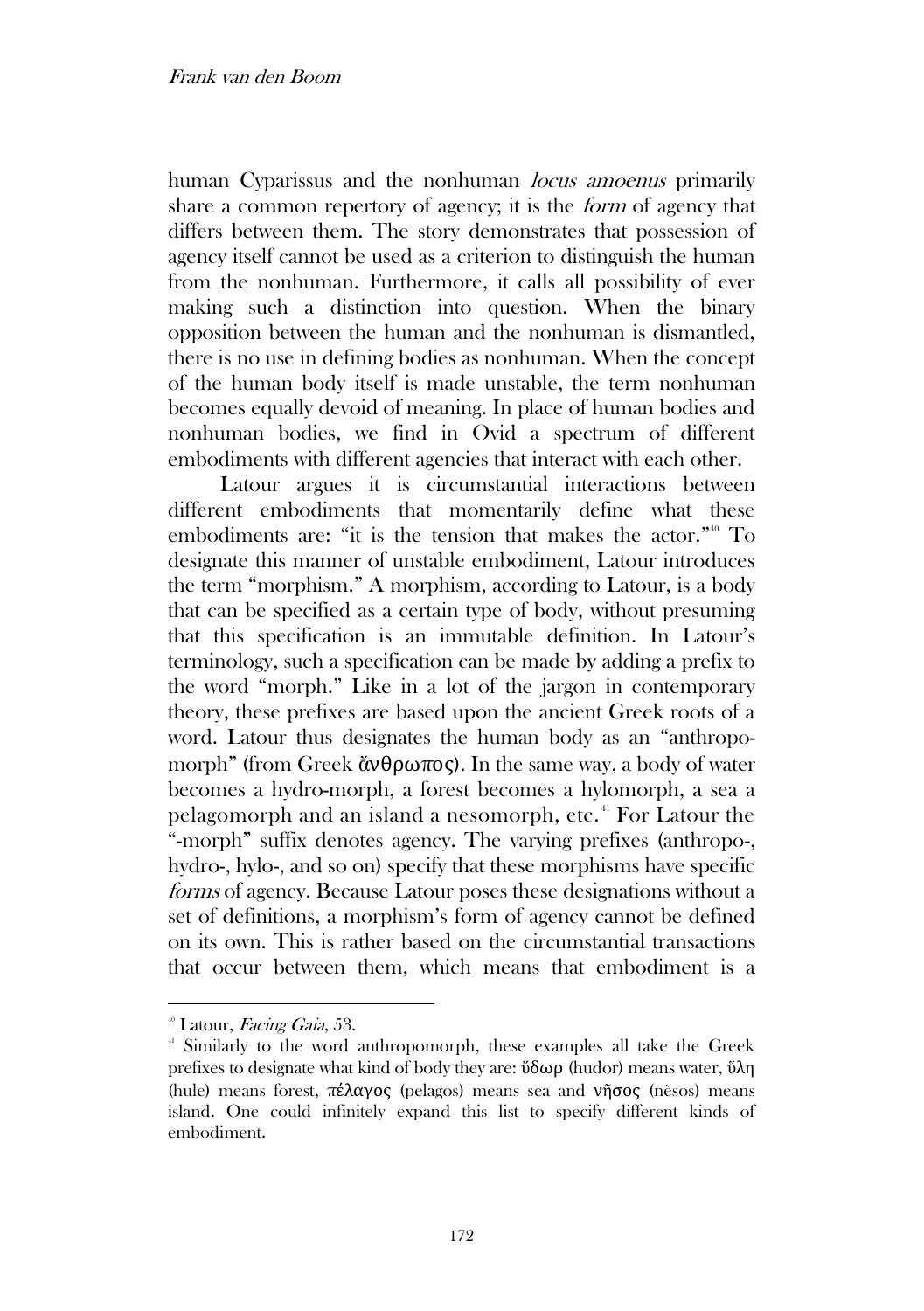dynamic process rather than a once-and-for-all imposition of unchanging order.

This very much highlights how configurations between bodies popularly assumed to be natural — such as the privileging of the human over the nonhuman or culture over nature — are socially constructed. Recognizing the "constructedness" of bodily configurations and the circumstantiality of transactions between agencies also paves the way for possible reconfiguration. Latour identifies a space for this open-ended and undisclosed configuration of embodiment which he calls a metamorphic zone. Metamorphic zones, Latour writes, facilitate "the exchange of forms of action through the transactions between agencies of multiple origins and forms." 42

Let us trace a metamorphic zone in the story of Cyparissus. Now that we have identified a common repertory between both human and nonhuman actors in the narrative, we can apply the concept of procedural embodiment to the different actors. The actors we have recognized so far are two anthropomorphs (Cyparissus and Apollo), a cervomorph (the deer) and a hylomorph (the woods, being the *locus amoenus*).<sup>43</sup> Naming the characters in this manner, acknowledges that they have a common repertory of agency, but that they are different from each other. Their differences, in some yet to be disclosed manner, are to be constructed through their interactions with each other. In the beginning of the story, the interaction between the anthropomorph and cervomorph is constructed differently than in the common way of thinking which privileges human over animal. Their agencies are in tune and do not oppose each other to arouse conflict. However, once the hylomorph comes into the equation, it redefines the relationship between the anthropomorph and the cervomorph, changing their relationship into the more traditional hunter subject and hunted object. The form of agency that the locus amoenus

 $42$  Latour, Facing Gaia, 58.

<sup>&</sup>lt;sup>43</sup> I take the Latin word for "deer," cervus, in order to designate the deer's embodiment. Strictly speaking, according to Latour there is a major difference between saying "deer" or "cervomorph:" the former implies a set definition for the embodiment, the latter keeps the embodiment undefined and open to change. However, I will sometimes use them interchangeably in favor of readability.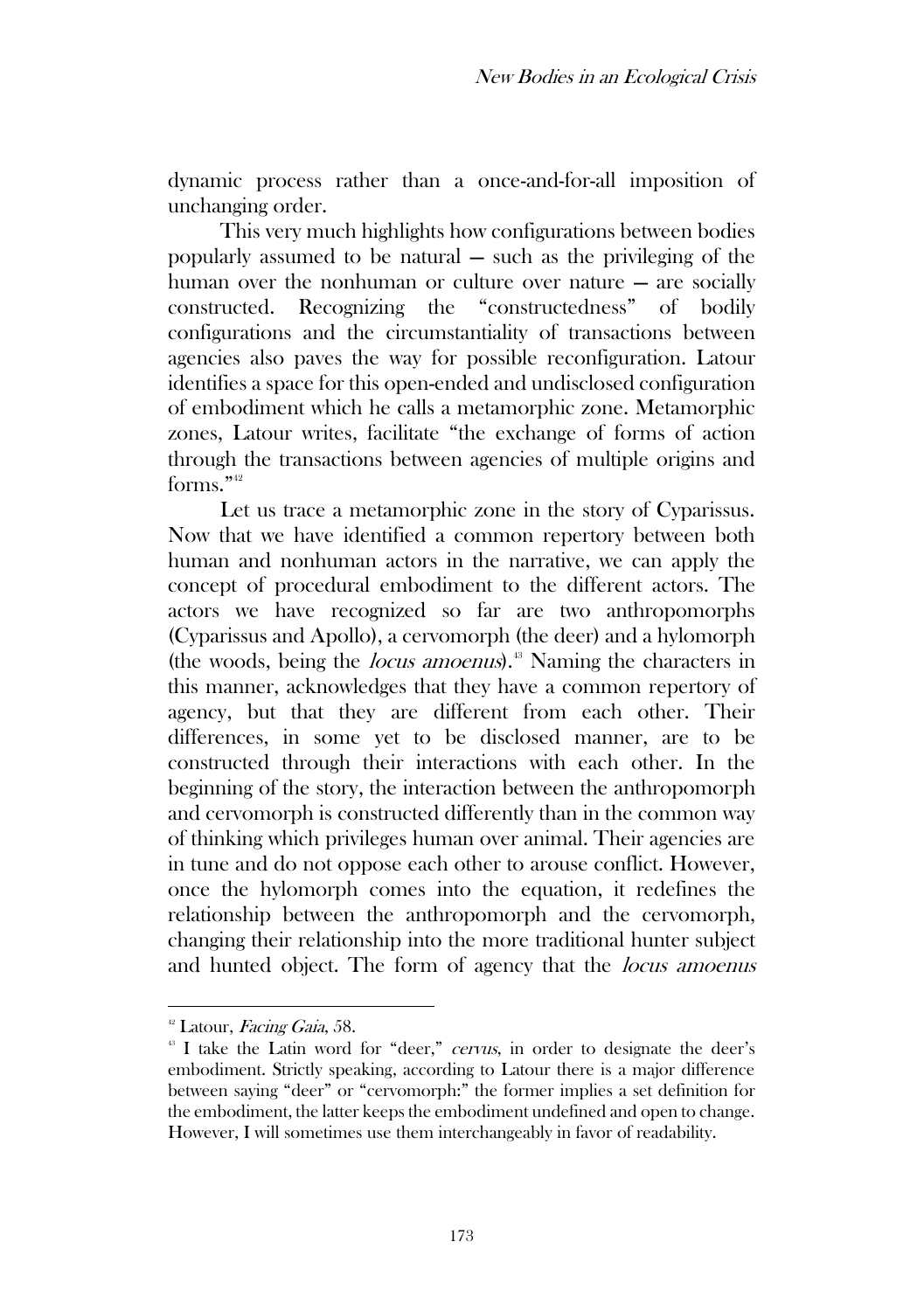displays points to the constructedness of human's relationship with animal, and to the artificiality of configurations between different morphisms in general. By reconfiguring the transaction of agencies between the human and the deer — making close friends become subject and object – the *locus amoenus* shows how these bodies can rightly be called anthropomorph and cervomorph, with procedural and alterable definitions that are reconstituted by their transactions at any particular occasion. In other words, the locus amoenus engenders a metamorphic zone: a space that opens up the possibility of reconfiguring the relationships between different types of bodies.

The anthropomorph and the cervomorph are enmeshed in this metamorphic zone, but the locus amoenus, as a hylomorph, equally partakes in the space it engenders. The transactions between anthropomorph and hylomorph are equally circumstantial as the transactions between the anthropomorph and the cervomorph. In highlighting the artificiality of configurations between different types of bodies, the locus amoenus becomes self-referential, showing its own body and agency to be as constructed and open to reconstruction as the anthropomorph and the cervomorph. By partaking in the metamorphic zone, the meaning of the locus amoenus is as instable as is any other embodiment.

The uncertainty and unpredictability of possible bodily reconfigurations makes the volta from prudentia to imprudentia very significant. When Cyparissus enters the metamorphic zone conveyed by the locus amoenus, he goes from "aware" or "foreseeing" to "unaware" or "not foreseeing." Both translations of (*im*) prudentia are of relevance here: Cyparissus becomes "unaware" in the sense that he is simply not paying attention to his spear, thereby accidentally piercing his deer friend. But in my line of interpretation thus far, the act of "foreseeing" becomes striking too. The transaction between Cyparissus and the deer as close friends is constituted in the story as the initial continuous situation of normality, and in that sense becomes foreseeable.<sup>44</sup> It is only when Cyparissus enters the metamorphic zone that he is unable "to

<sup>&</sup>lt;sup>44</sup> This is emphasized by the extreme prolongation of the use of the imperfect tense, which denotes an unchanged, unfinished situation. The perfect tense, on the other hand, signals a new action that drives the narrative forward. This perfect tense is kept out until the deer lies down in the locus amoenus (posuit, 128).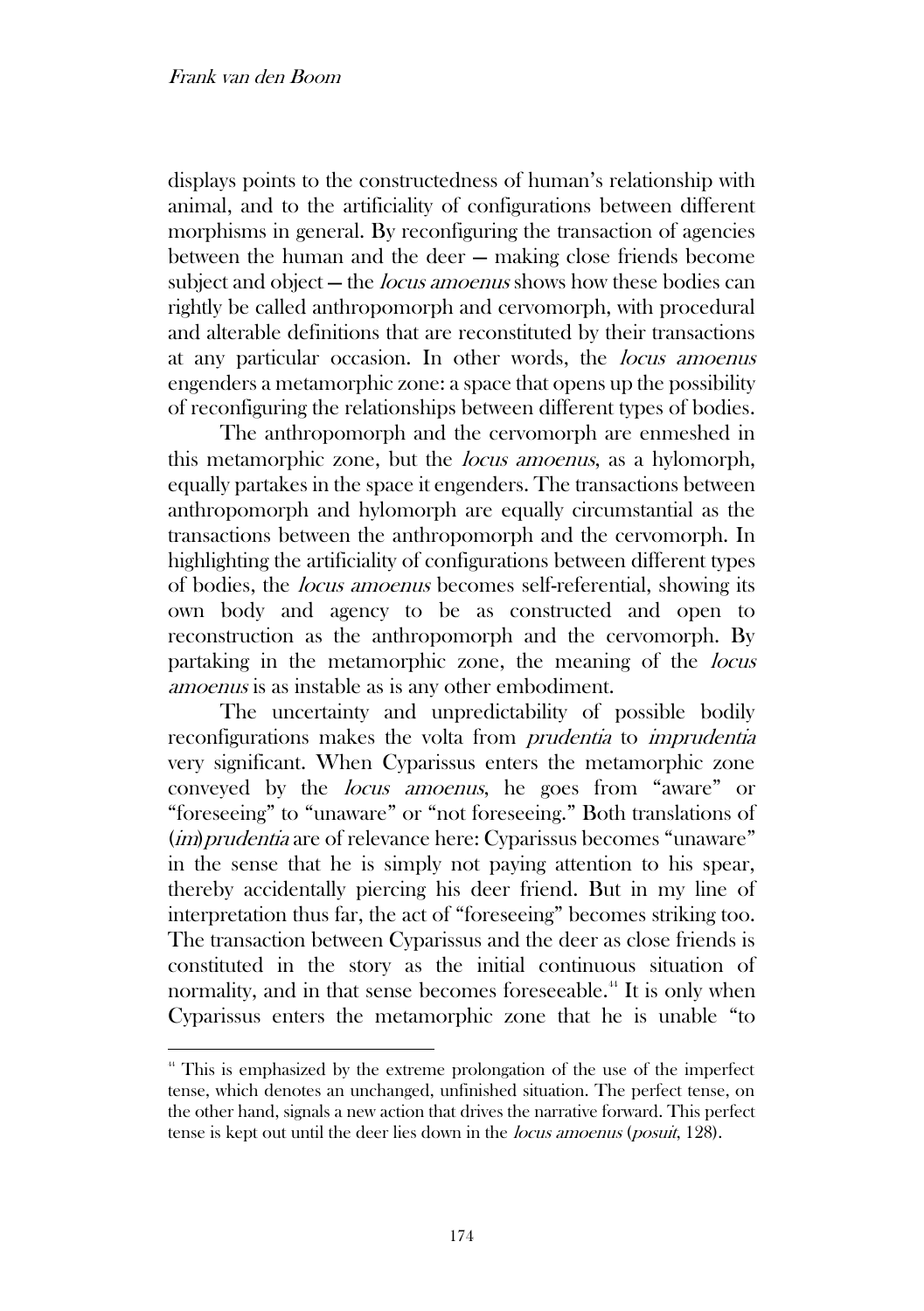foresee" the ongoing stable transaction any longer, a situation which renders his future relationship with the deer uncertain. This reconfiguration is immediately consummated when Cyparissus accidentally kills the deer. His imprudentia thus prefigures the uncertainty in morphisms' possible future forms of agency, and marks the unpredictable changeability that the metamorphic zone implies. But not only does this capriciousness impose itself on the human and the deer. It also does so in the transactions between human and *locus amoenus*. The self-referentiality of the space will thus come into play, as the reconfiguration of the relation between anthropomorph and hylomorph is not merely presented as a possibility; we are at the point in the story where this reconfiguration will actually take place. Cyparissus is about to metamorphose and become one with the locus amoenus.

The altered transaction between Cyparissus and the deer, marked by Cyparissus' imprudentia, created conflict. The killing of the deer has put him in grave mourning, and Apollo gives him relief by transforming him into a cypress tree. Cyparissus' metamorphosis presents itself as the solution of the story: it is the end of the Cyparissus episode. Of course, as an agent, Apollo has obvious influence on the story. He executes the boy's transformation. But because it is the locus amoenus that engenders the metamorphic zone, the metamorphosis of the boy into a cypress tree — or in other words, his physical merge with the locus amoenus — is a kind of transaction between the boy and the locus amoenus. Whereas the anthropomorph and hylomorph initially confronted each other at the point of the anthropomorph's (im)prudentia, his physical transformation entails a complete reconstruction of their bodily configuration. The anthropomorph sheds its prefix and becomes a hylomorph, which emphasizes Latour's intention in coining the word "morphism:" the boundaries between one and another body are so instable that there is no difficulty for a body to altogether change into a new one, with a new form of agency that redefines it indefinitely. The anthropomorph becomes a hylomorph, inasmuch as the locus amoenus presents itself as a hylomorph. Their agencies become one and the same, and the change in transactions between Cyparissus and the locus amoenus is made possible by the metamorphic zone. From all the possibilities that emerged from the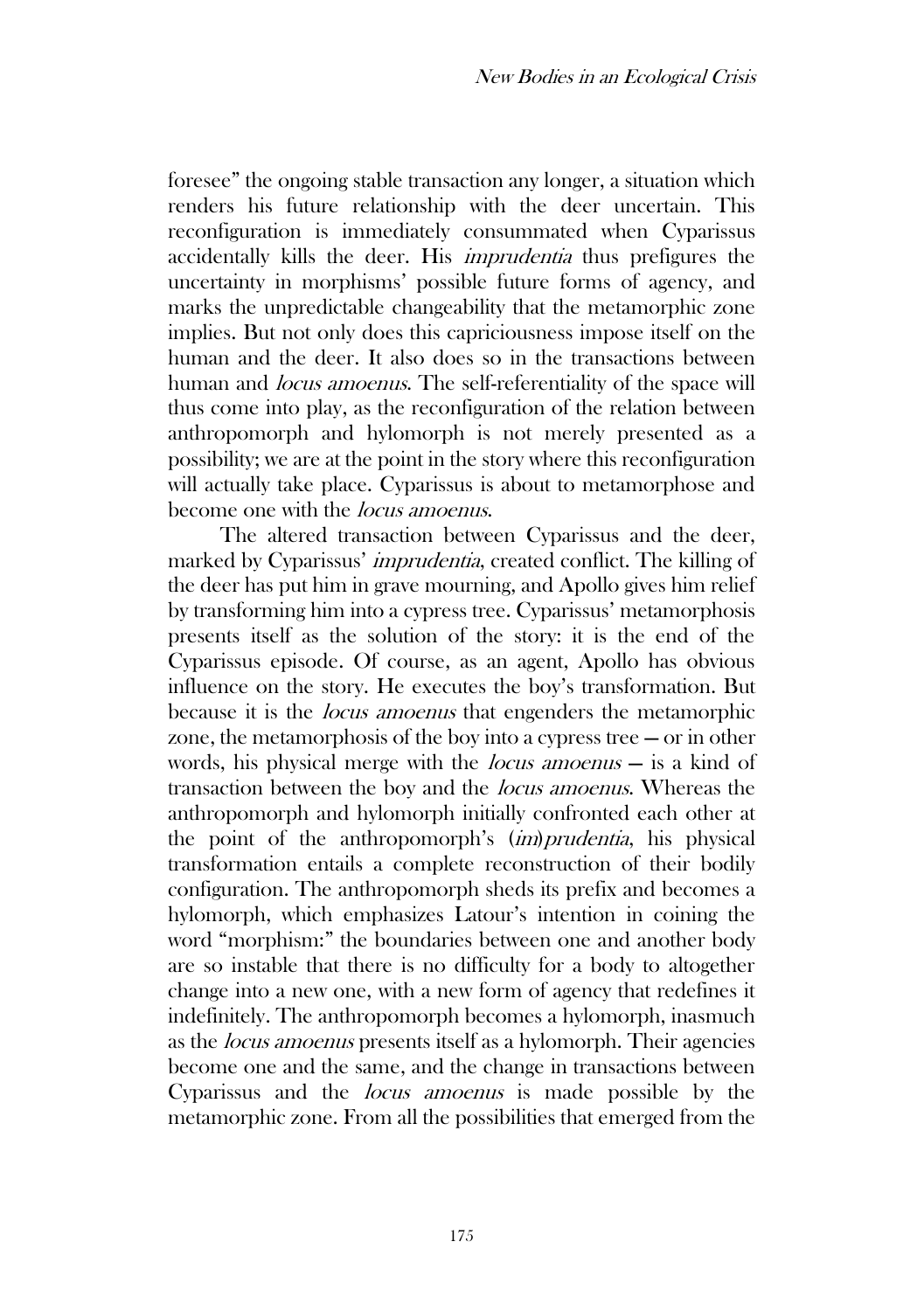imprudentia within the metamorphic zone, the story of Cyparissus has materialized one possible transformation in transactions, and the metamorphic zone enabled this transformation.

### (Im)prudentia in a carmen perpetuum

The stories of Orpheus and Cyparissus contrast starkly. Cyparissus' imprudentia is what renders his metamorphosis possible. His undisclosed position in the world and open-ended relationship with the locus amoenus enables him to let go of his human embodiment when he is stricken with grief after killing his friend. On the other hand, Orpheus' relationship with the *locus amoenus* privileges the human over the nonhuman. Asserting himself as the narrator of his own story, he (dis)closes the future. In this sense, "sustainable" Orpheus thus obtains full prudentia: by disclosing the future relationship between him and the nonhuman, he foresees the future. Whereas Cyparissus transacted with the locus amoenus to enter a metamorphic zone and gain imprudentia, which kept his future uncertain and open to metamorphosis, Orpheus is fully prudens by reinforcing the continuation of his own subjectivization, thereby negating his metamorphosis.

Prudentia and *imprudentia* become the fundamental point of difference between the story of Orpheus and the story of Cyparissus. Cyparissus' imprudentia acknowledges that the future is always uncertain, in the sense that it is "unforeseeable." It therefore also denies any guarantee of continuity from present to future: tomorrow everything could be different. The entire narrative of the Metamorphoses goes to great lengths to emphasize this. The Orpheus story, although it does not end in a metamorphosis, does not put a stop to the ongoing narrative of the *Metamorphoses*. Orpheus might be killed because he resists any kind of adaptation, but the world around him still continues after his death. Cyparissus finds himself in the same world, but his imprudentia has made him transform and take a new position in it as a different body: his existence is prolonged through his adaptation. The *Metamorphoses* presents a world that continues to develop, and prudentia and imprudentia rather become modes of self-positioning in relation to that metamorphosing world. Those bodies acknowledging the capriciousness of fate undergo metamorphosis and become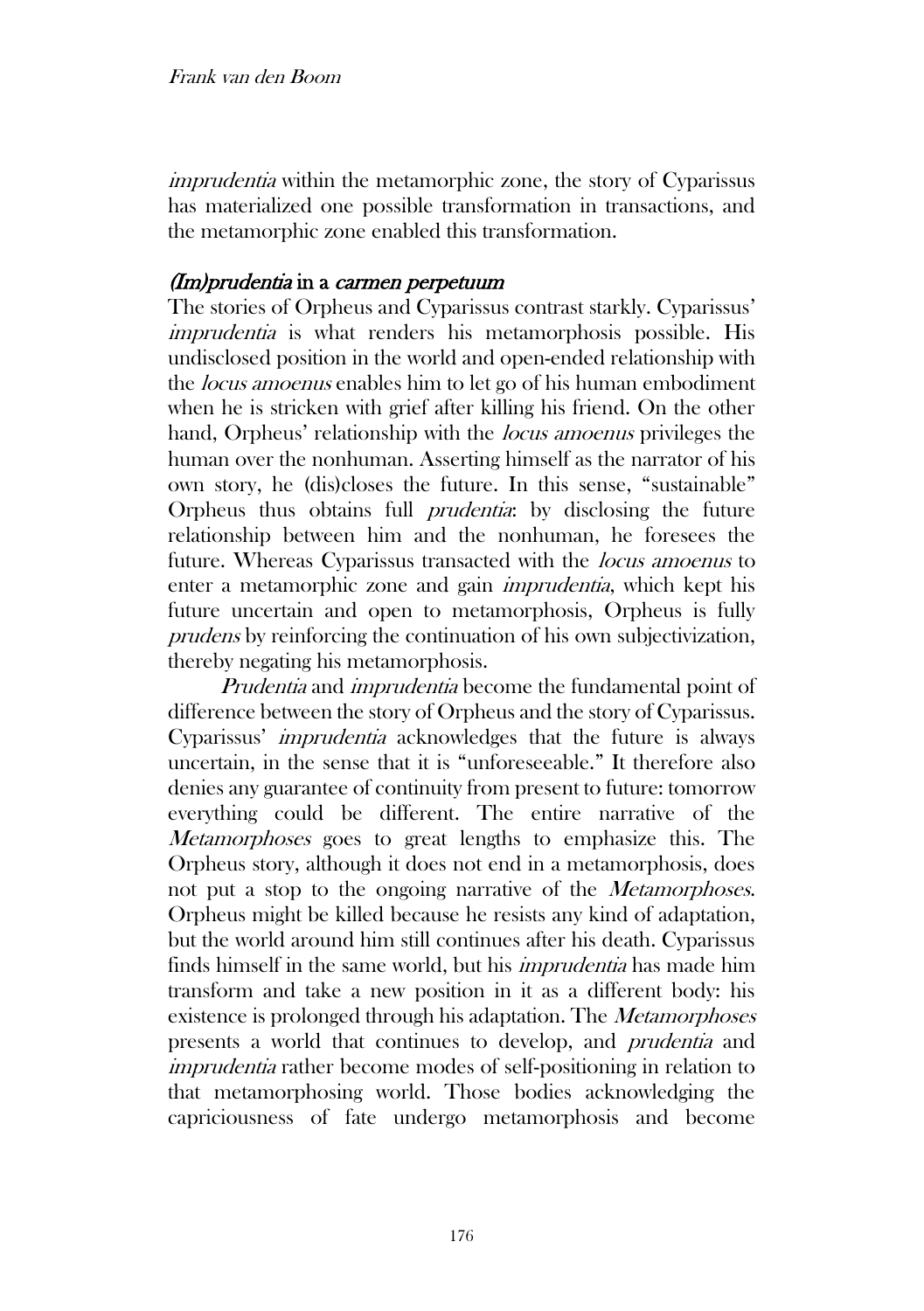constituents of this capriciousness themselves, while those denying it fail to adapt to it and are granted no future existence in the world. As Robert Markley puts it, the *Metamorphoses* constitutes a "climatological time — the sense of a natural world ... that marks the limits of narrative." This time, he argues, transcends the intradiegetic "embodied time" experienced by the text's particular characters.<sup>45</sup>

From the start, Ovid has made clear that this is what his work entailed. In the proem of the work, he programmatically states (1.1- 4):

In nova fert animus mutatas dicere formas corpora; di, coeptis (nam vos mutastis et illa) aspirate meis primaque ab origine mundi ad mea perpetuum deducite tempora carmen.

I am prompted to tell of forms that have transformed into new bodies; gods, assist my undertakings (for you have changed those too) and lead my perpetual song from the beginning of the world to my own time.

Ovid asks of the gods to inspire him so that he can write his carmen *perpetuum* ("perpetual song") up until his own time.<sup>46</sup> That last verse seems to contain a contradiction: the *Metamorphoses* will continue at once perpetually and only up until Ovid's time. This highlights a tension between an intradiegetic embodied time, which does not reach further than Ovid's lived experience, and an extradiegetic climatological time in which the world perpetually continues its capricious course, also after Ovid's time. This shows the world's endless possible outcomes to be resistant to confinement within a narrative. Thus the *Metamorphoses* does not actually stop at a point in time; it embodies the continuation of its world, albeit extradiegetically. Because Ovid decides to put the narrative to a stop at the moment in time when he lives, he renders himself imprudens as well. He cannot foresee in what ways the world will continue to

<sup>&</sup>lt;sup>45</sup> Markley, "Time, History and Sustainability," 44.

 $46$  The *Metamorphoses* ends with the deification of Julius Caesar, who died in 44 BC. This preludes the emergence of Augustus and the Roman Empire, under whose power Ovid wrote his *Metamorphoses*.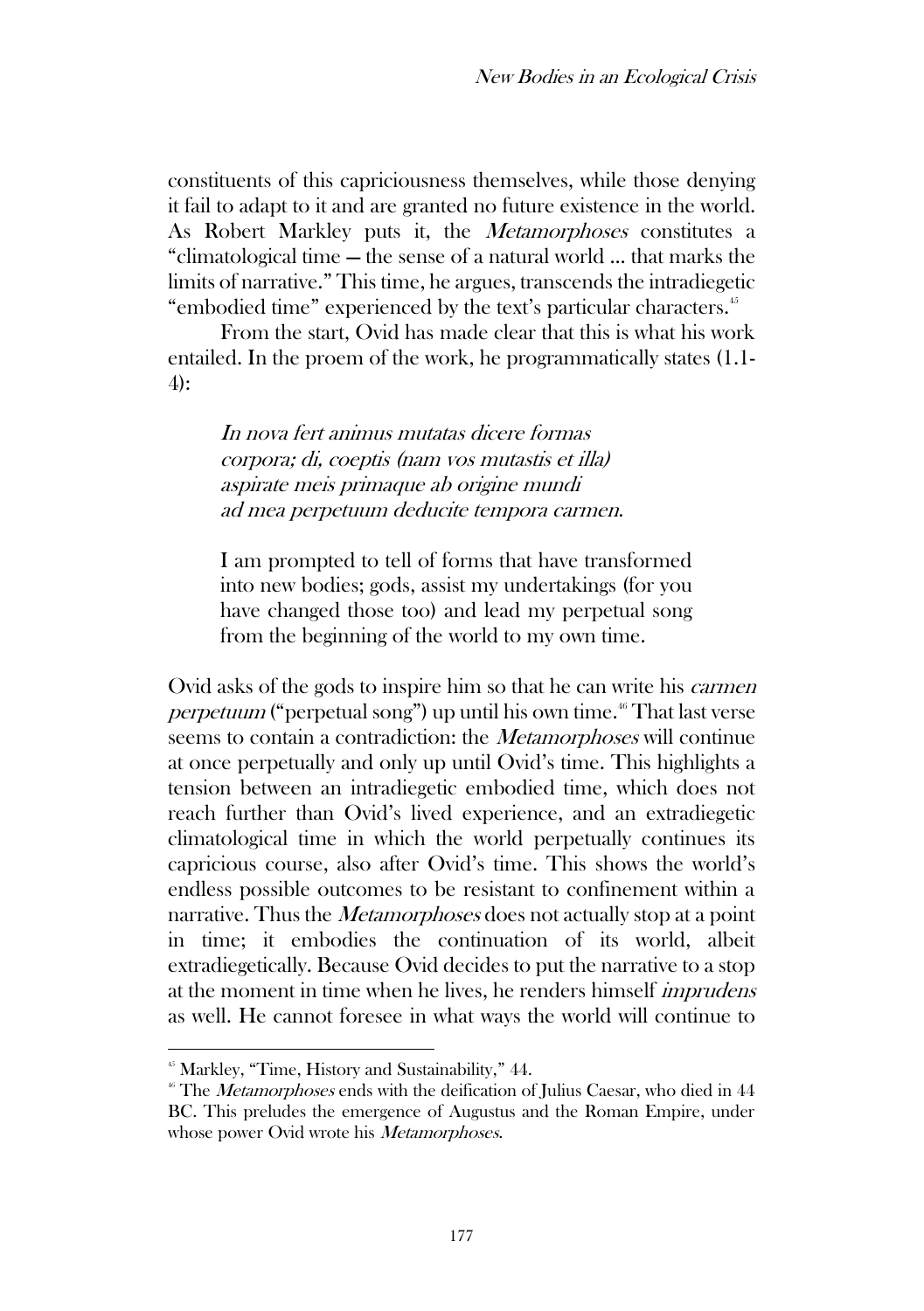change, and does not vainly attempt to capture the future in his narrative. The only future that Ovid conveys with his work, is one of uncertainty, with which he highlights the constant possibility that the bodies of the world are reconfigured all anew.

The stories of Cyparissus and Orpheus show that it is the form of agency upon which human beings have to decide, and which positions them in relation to the other bodies of the world. Should one want to render oneself prudens, toil to reinforce a configuration with the world that ignores its agency and de-animates it completely, leading to an elimination out of the world altogether, like sustainable Orpheus? Or should one want to accept their imprudentia, establishing a human agency that acknowledges and transacts with the agency of the world, and maintaining the everlasting possibility that our transactions and bodily configurations will transform in the future, like Cyparissus? If one were to read any prescriptive force in the Metamorphoses, the stories of Orpheus and Cyparissus, and the work's instalkment of a world in perpetual transformation, show the latter to be the case.

### **Conclusion**

Markley makes an interesting point about the *Metamorphoses* and climate change: Ovid's work, does not account for the anthropogenic nature of the Earth's transformations.<sup>47</sup> The world seems chaotic, its events driven by acts by gods and other capricious agencies unknown to puny and ignorant humans. But even though it looks as if the Metamorphoses presents this capriciousness as external from human action, it does show how transactions between anthropomorphs and the world relate to it. A transaction from human to nonhuman entails an equal reaction from nonhuman to human. The world responded to Orpheus' acts of violent subjectivization: he was expelled from it. Even though at the time of writing Ovid may not have had in mind human's geological impact on the planet, the *Metamorphoses* does show in what ways humans

<sup>&</sup>lt;sup>47</sup> "For Ovid, the catastrophic changes that sever understanding from an inaccessible history of drowned cities and vanished passages are embedded within a belief in ceaseless change, including the transmigration of souls, rather than in the anthropogenic corruption of a prelapsarian Nature." Markley, "Time, History and Sustainability," 49.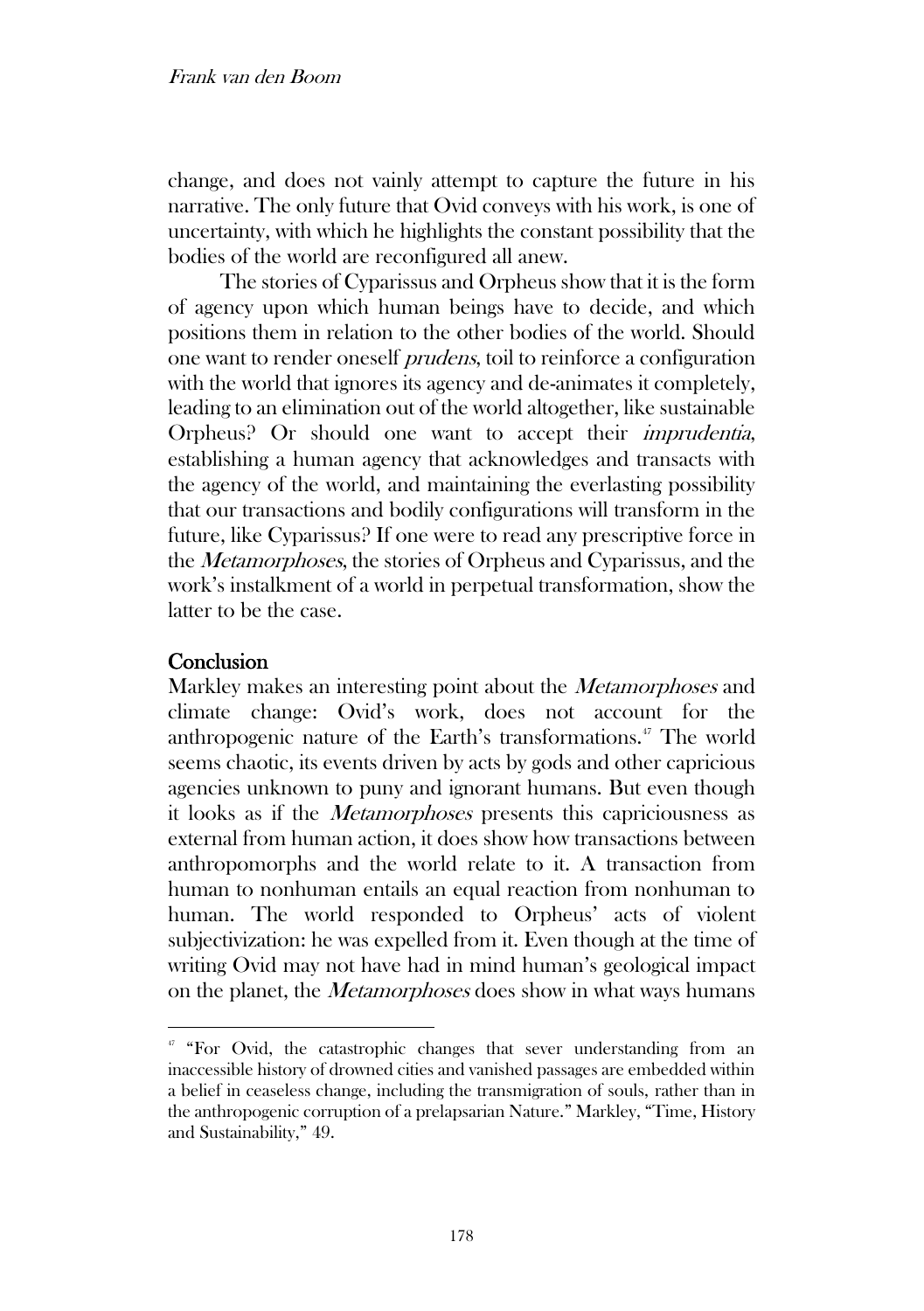interact with the world, and how the world is able to respond in unforeseeable ways.

In a world that is agent, human *prudentia* is impossible to uphold. The human system has been able to subjectivize itself so extensively, putting all nonhuman systems in the background, that it has been easy to think of the world as unanimated and inert. Humans were able to figure themselves prudens, until it became apparent that this planet we live on is not unresponsive at all: climate change is a reaction to human action. Persisting in the belief that humans can then still be *prudens* resists the possibility that the world might impose new and uncertain reconfigurations of bodies in which the human body is not given a place any longer. Trying to maintain a fixed position is an inability to adapt to such unforeseen changes.

Cyparissus showcases this ability to adapt through his imprudentia. His transactions with nonhuman morphisms render his position relative to these morphisms not superior at all. The configuration between Cyparissus and other morphisms is rather kept undisclosed, and as his position in the world becomes unforeseeable, he is given the possibility to adapt to a new bodily configuration. Therefore, imprudentia becomes a mode of thinking one can employ, an attitude towards the future that incorporates sudden change. Nowadays, the ecological crisis presents humans with a situation that has come as a response to the destructive growth of the human system, and that thus requires such change. The Metamorphoses beautifully shows that rendering ourselves prudens — making ourselves the poets of the human narrative without giving way to the agency of nonhuman systems — will lead to the gruesome expulsion of humans from the world, a world which now more than ever shows that it will change with or without us. Envisioning ourselves imprudens would contribute to an attitude towards nonhuman systems that incorporates the possibility of future changes in bodily configurations. The Metamorphoses reminds us that we are merely human. Our beings are unfixed and we are constantly liable to change. We must embrace our existence as morphisms and transact with the world accordingly.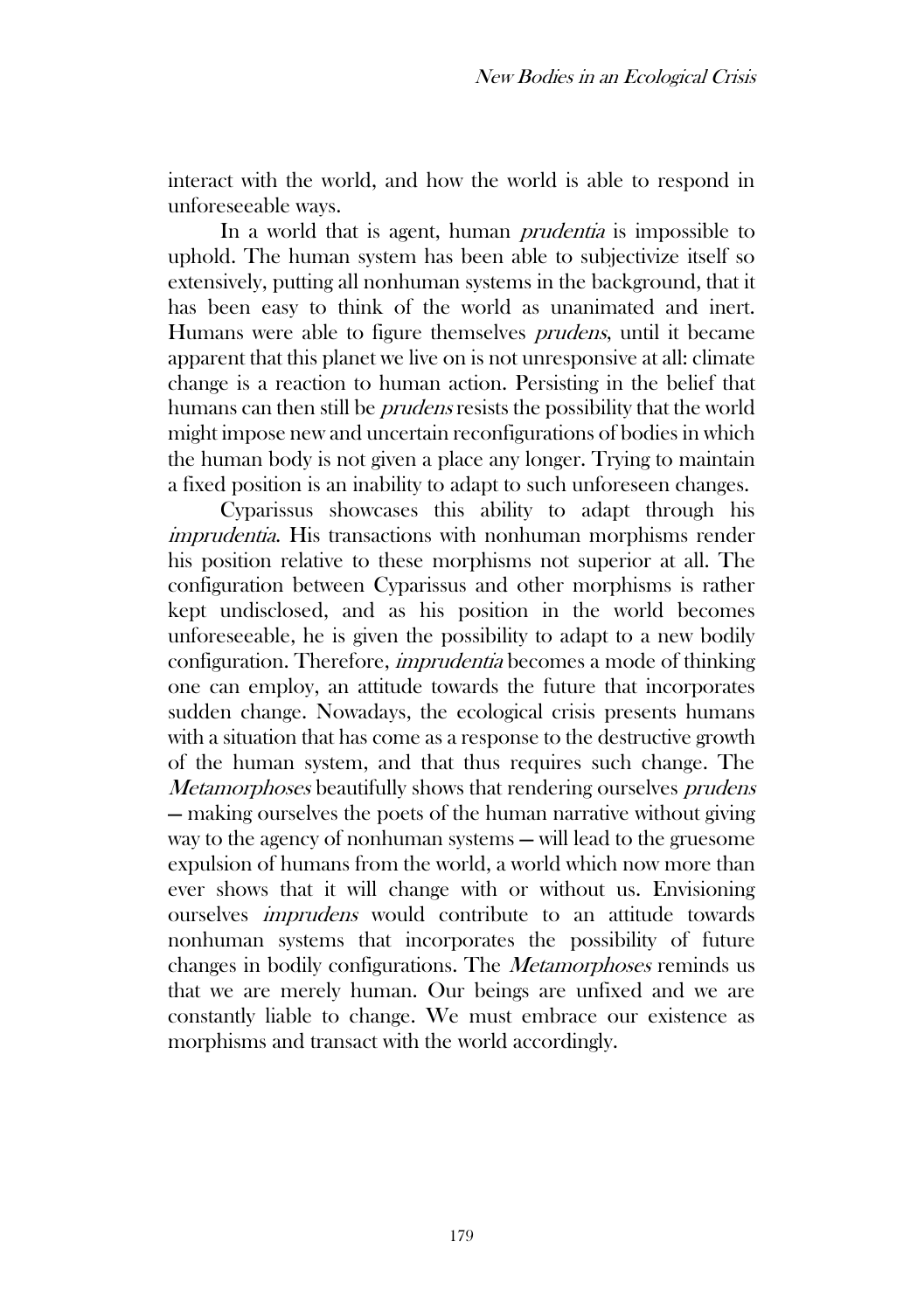#### **Bibliography**

- Adamson, Joni. "Environmental Justice, Cosmopolitics, and Climate Change." In The Cambridge Companion to Literature and the Environment, edited by Louise Westling, 169-83. Cambridge: Cambridge University Press, 2013.
- Anderson, William S. Ovid's Metamorphoses Books 6-10. Norman: University of Oklahoma Press, 1972.
- Bernstein, Neil W. "Locus Amoenus and Locus Horridus in Ovid's Metamorphoses." Wenshan Review of Literature and Culture 5, no. 1 (2011): 67-98.
- Buell, Lawrence. "The Ecocritical Insurgency." New Literary History 30, no. 3 (1999): 699-712.
- Chernilo, Daniel. "The Question of the Human in the Anthropocene Debate." European Journal of Social Theory 20, no. 1 (2017): 44-60.
- Cole, Thomas. Ovidius Mythistoricus: Legendary Time in the Metamorphoses. Frankfurt: Peter Lang, 2008.
- Connors, Catherine. "Seeing Cypresses in Virgil." The Classical Journal 88, no. 1 (1992): 1-17.
- Crist, Eileen. "Beyond the Climate Crisis: A Critique of Climate Change Discourse." Telos 141, no. 4 (2007): 29-55.
- Curtius, Ernst R. European Literature and the Latin Middle Ages. Translated by Willard R. Trask. Princeton: Princeton University Press, 2013.
- Dale, Gareth. "Sustaining What? Scarcity, Growth and the Natural Order in the Discourse on Sustainability." In Routledge Handbook of the History of Sustainability, edited by Jeremy L. Caradonna, 71-95. London: Routledge, 2018.
- Da Silva, Jill. "Ecocriticism and Myth: The Case of Erysichthon." Interdisciplinary Studies in Literature and Environment 15, no. 2 (2008): 103-16.
- Gowers, Emily. "Talking Trees: Philemon and Baucis Revisited." Arethusa 38, no. 3 (2005): 331-365.
- Grant, J. N. "Propertius 1.18." Phoenix 33, no. 1 (1979): 48-58.
- Grober, Ulrich. "The Discovery of Sustainability: The Genealogy of a Term." In Theories of Sustainable Development, edited by Judith. C. Enders and Moritz Remig, 6-15. London: Routledge, 2015
- Haller, Benjamin S. "Landscape Description in Homer's Odyssey." PhD diss., University of Pittsburgh, 2007.
- Hallett, Judith. P. "Mortal and Immortal: Animal, Vegetable, and Mineral: Equality and Change in Ovid's Baucis and Philemon Episode (Met. 8.616– 724)." In Rome and her Monuments: Essays on the City and Literature of Rome in Honor of Katherine A. Geffcken, edited by Sheila K. Dickinson and Judith P. Hallett, 545–61. Wauconda: Bolchazy-Carducci, 2000.
- Herodotus. Historiae. Translated by Alfred D. Godley. Cambridge: Harvard University Press, 1920.
- Hinds, Stephen. "Landscape with Figures: Aesthetics of Place in the Metamorphoses and Its Tradition." In The Cambridge Companion to Ovid,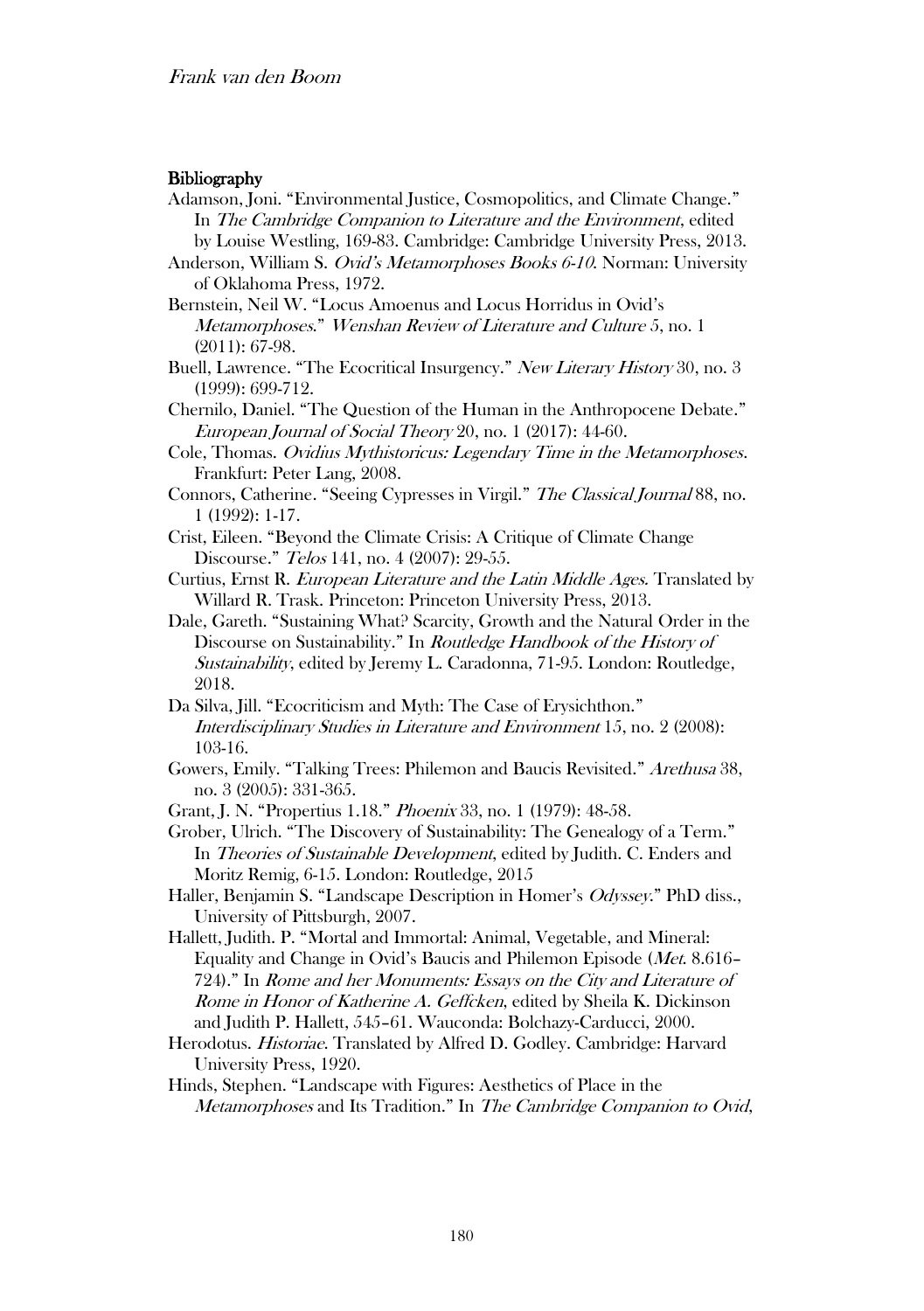edited by Philip Hardie, 122-49. Cambridge: Cambridge University Press, 2002.

- Horatius. Ars Poetica. Translated by C. Smart and T. A. Buckley. New York: Harper & Brothers, 1863.
- Hunter, Richard. The Shadow of Callimachus. Studies in the Reception of Hellenistic Poetry at Rome. Cambridge: Cambridge University Press, 2006.
- Iovino, Serenella. "Ecocriticism and a Non-Anthropocentric Humanism, Reflections on Local Natures and Global Responsibilities." In Local Natures, Global Responsibilities: Ecocritical Perspectives on the New English Literatures, edited by Laurenz Volkmann et al., 29-53. Leiden: Brill, 2010.
- Jacobsson, Diana. "In the Name of (Un)Sustainability: A Critical Analysis of How Neoliberal Ideology Operates Through Discourses About Sustainable Progress and Equality." TripleC 17, no. 1 (2019): 19-37.
- Johnson, Patricia. J. Ovid Before Exile: Art and Punishment in the Metamorphoses. Madison: University of Wisconsin Press, 2008.
- Jung, Hwa Y. "The Orphic Voice and Ecology." *Environmental Ethics* 3, no. 4 (1981): 329-40.
- Lada-Richards, Ismene. "'Closing up' on Animal Metamorphosis: Ovid's Micro-Choreographies in the Metamorphoses and the Corporeal Idioms of Pantomime Dancing." Classical World 111, no. 3 (2018): 371-404.
- Latour, Bruno. Facing Gaia. Eight Lectures on the New Climatic Regime. Translated by Catherine Porter. Cambridge: Polity, 2017.
- Lee, M. Owen. Virgil as Orpheus: A Study of the Georgics. New York: State University of New York Press, 1996.
- Lewis, Charlton T. and Short, Charles. A Latin Dictionary. Oxford: Clarendon Press, 1897.
- Liddell, Henry G., Scott, Robert and Jones, Henry S. A Greek-English Lexicon. Oxford: Clarendon, 1940.
- Mader, Gottfried. "Amphion and Orpheus in Propertius, I, 9?" <sup>L</sup>'antiquité Classique 61, no. 1 (1992): 249-254.
- Markley, Robert. "Time, History and Sustainability." In Telemorphosis. Theory in the Era of Climate Change, edited by Tom Cohen, 43-64. Ann Arbor: Open Humanities Press, 2012.
- Martelli, Francesca. K. A. Ovid. Leiden: Brill, 2021.
- Newlands, Carole. E. "The Transformation of the 'Locus Amoenus' in Roman Poetry." PhD diss., University of California, 1984.
- Ovid. Metamorphoses. Edited by Richard J. Tarrant. Oxford: Oxford University Press, 2004.
- Pittaway, David A. "Broadening the Context of the Ecological Crisis: Featuring the Orphic and the Promethean." Phd diss., University of the Free State, 2017.
- Robbins, Emmet. "Famous Orpheus." In Orpheus: The Metamorphoses of a Myth, edited by John Warden, 3-23. Toronto: Toronto University Press, 1982.